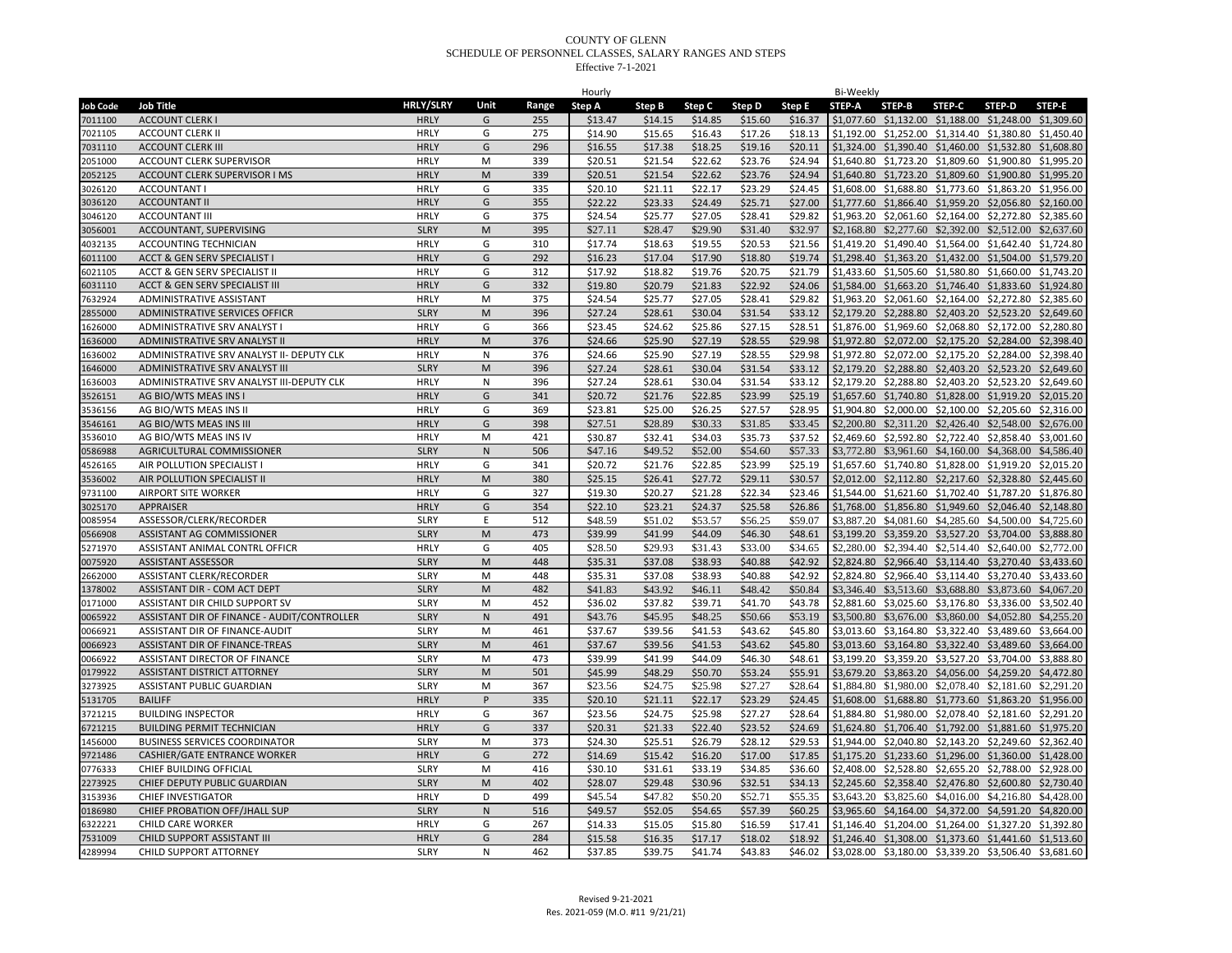|                 |                                         |                  |              |       | Hourly  |         |         |         |         | Bi-Weekly     |                                                        |               |                       |        |
|-----------------|-----------------------------------------|------------------|--------------|-------|---------|---------|---------|---------|---------|---------------|--------------------------------------------------------|---------------|-----------------------|--------|
| <b>Job Code</b> | <b>Job Title</b>                        | <b>HRLY/SLRY</b> | Unit         | Range | Step A  | Step B  | Step C  | Step D  | Step E  | <b>STEP-A</b> | STEP-B                                                 | <b>STEP-C</b> | STEP-D                | STEP-E |
| 347915          | CHILD SUPPORT PROGRAM MANAGER *         | <b>SLRY</b>      | M            | 445   | \$34.79 | \$36.54 | \$38.36 | \$40.28 | \$42.29 |               | \$2,783.20 \$2,923.20 \$3,068.80 \$3,222.40 \$3,383.20 |               |                       |        |
| 4244011         | CHILD SUPPORT SPEC PROG COORD           | <b>HRLY</b>      | G            | 332   | \$19.80 | \$20.79 | \$21.83 | \$22.92 | \$24.06 |               | \$1.584.00 \$1.663.20 \$1.746.40 \$1.833.60 \$1.924.80 |               |                       |        |
| 4221000         | CHILD SUPPORT SPECIALIST I              | <b>HRLY</b>      | G            | 293   | \$16.31 | \$17.13 | \$17.98 | \$18.88 | \$19.83 |               | \$1,304.80 \$1,370.40 \$1,438.40 \$1,510.40 \$1,586.40 |               |                       |        |
| 4231001         | CHILD SUPPORT SPECIALIST II             | <b>HRLY</b>      | G            | 313   | \$18.01 | \$18.91 | \$19.86 | \$20.85 | \$21.89 |               | \$1,440.80 \$1,512.80 \$1,588.80 \$1,668.00 \$1,751.20 |               |                       |        |
| 4233001         | CHILD SUPPORT SPECIALIST III            | <b>HRLY</b>      | G            | 337   | \$20.31 | \$21.33 | \$22.40 | \$23.52 | \$24.69 |               | \$1,624.80 \$1,706.40 \$1,792.00 \$1,881.60 \$1,975.20 |               |                       |        |
| 4241000         | CHILD SUPPORT SUPERVISOR                | <b>HRLY</b>      | M            | 348   | \$21.43 | \$22.50 | \$23.62 | \$24.81 | \$26.05 |               | \$1,714.40 \$1,800.00 \$1,889.60 \$1,984.80 \$2,084.00 |               |                       |        |
| 2456015         | <b>CICC COORDINATOR</b>                 | <b>SLRY</b>      | M            | 396   | \$27.24 | \$28.61 | \$30.04 | \$31.54 | \$33.12 |               | \$2,179.20 \$2,288.80 \$2,403.20 \$2,523.20 \$2,649.60 |               |                       |        |
| 4153810         | <b>CIVIL PROCESS TECHNICIAN</b>         | <b>HRLY</b>      | Þ            | 335   | \$20.10 | \$21.11 | \$22.17 | \$23.29 | \$24.45 |               | \$1,608.00 \$1,688.80 \$1,773.60 \$1,863.20 \$1,956.00 |               |                       |        |
| 0881001         | <b>CLERK OTB/GEN SERV DIRECTOR</b>      | <b>SLRY</b>      | ${\sf N}$    | 516   | \$49.57 | \$52.05 | \$54.65 | \$57.39 | \$60.25 |               | \$3,965.60 \$4,164.00 \$4,372.00 \$4,591.20 \$4,820.00 |               |                       |        |
| 9351600         | <b>CLIENT TRANSPORTER</b>               | <b>HRLY</b>      | G            | 353   | \$21.99 | \$23.09 | \$24.25 | \$25.46 | \$26.73 |               | \$1,759.20 \$1,847.20 \$1,940.00 \$2,036.80 \$2,138.40 |               |                       |        |
| 3437230         | <b>CLINICAL NURSE</b>                   | <b>HRLY</b>      | G            | 403   | \$28.21 | \$29.62 | \$31.10 | \$32.65 | \$34.28 |               | \$2,256.80 \$2,369.60 \$2,488.00 \$2,612.00 \$2,742.40 |               |                       |        |
| 3733101         | CODE ENFORCEMENT OFFICER I              | <b>HRLY</b>      | G            | 378   | \$24.91 | \$26.15 | \$27.46 | \$28.84 | \$30.27 |               | \$1,992.80 \$2,092.00 \$2,196.80 \$2,307.20 \$2,421.60 |               |                       |        |
| 3733102         | CODE ENFORCEMENT OFFICER II             | <b>HRLY</b>      | G            | 398   | \$27.51 | \$28.89 | \$30.33 | \$31.85 | \$33.45 |               | \$2,200.80 \$2,311.20 \$2,426.40 \$2,548.00 \$2,676.00 |               |                       |        |
| 6446001         | <b>COMMUNITY ACTION MANAGER</b>         | <b>SLRY</b>      | M            | 412   | \$29.50 | \$30.98 | \$32.53 | \$34.15 | \$35.85 |               | \$2,360.00 \$2,478.40 \$2,602.40 \$2,732.00 \$2,868.00 |               |                       |        |
| 4432565         | COMMUNITY ACTION PROGRAM SPECIALIST I   | <b>HRLY</b>      | G            | 325   | \$19.11 | \$20.07 | \$21.07 | \$22.12 | \$23.23 |               | \$1,528.80 \$1,605.60 \$1,685.60 \$1,769.60 \$1,858.40 |               |                       |        |
| 4442565         | COMMUNITY ACTION PROGRAM SPECIALIST II  | <b>HRLY</b>      | G            | 345   | \$21.12 | \$22.19 | \$23.30 | \$24.46 | \$25.68 |               | \$1,689.60 \$1,775.20 \$1,864.00 \$1,956.80 \$2,054.40 |               |                       |        |
| 4031433         | COMMUNITY ACTION PROGRAM SPECIALIST III | <b>HRLY</b>      | G            | 365   | \$23.34 | \$24.50 | \$25.72 | \$27.01 | \$28.36 |               | \$1,867.20 \$1,960.00 \$2,057.60 \$2,160.80 \$2,268.80 |               |                       |        |
| 5446001         | COMMUNITY DEVELOPMENT DIRECTOR          | <b>SLRY</b>      | M            | 445   | \$34.79 | \$36.54 | \$38.36 | \$40.28 | \$42.29 |               | \$2,783.20 \$2,923.20 \$3,068.80                       |               | \$3,222.40 \$3,383.20 |        |
| 3436000         | COMMUNITY OUTREACH ADVOCATE             | <b>HRLY</b>      | G            | 362   | \$23.00 | \$24.15 | \$25.36 | \$26.62 | \$27.96 |               | \$1,840.00 \$1,932.00 \$2,028.80 \$2,129.60 \$2,236.80 |               |                       |        |
| 3436101         | COMMUNITY OUTREACH WORKER               | <b>HRLY</b>      | G            | 303   | \$17.13 | \$17.98 | \$18.88 | \$19.83 | \$20.82 |               | \$1,370.40 \$1,438.40 \$1,510.40 \$1,586.40 \$1,665.60 |               |                       |        |
| 6456100         | COMMUNITY SERVICES PROJ COORD           | <b>HRLY</b>      | M            | 353   | \$21.99 | \$23.09 | \$24.25 | \$25.46 | \$26.73 |               | \$1,759.20 \$1,847.20 \$1,940.00                       |               | \$2,036.80 \$2,138.40 |        |
| 1646001         | COMPLIANCE & QUALITY IMP COORD          | <b>SLRY</b>      | M            | 402   | \$28.07 | \$29.48 | \$30.96 | \$32.51 | \$34.13 |               | \$2,245.60 \$2,358.40 \$2,476.80 \$2,600.80 \$2,730.40 |               |                       |        |
| 1646002         | COMPLIANCE & QUALITY IMP COORD II       | <b>SLRY</b>      | M            | 423   | \$31.17 | \$32.73 | \$34.36 | \$36.08 | \$37.88 |               | \$2,493.60 \$2,618.40 \$2,748.80 \$2,886.40 \$3,030.40 |               |                       |        |
| 0678100         | COMPLIANCE&QUALITY IMPROV MGR           | <b>SLRY</b>      | M            | 445   | \$34.79 | \$36.54 | \$38.36 | \$40.28 | \$42.29 |               | \$2,783.20 \$2,923.20 \$3,068.80 \$3,222.40 \$3,383.20 |               |                       |        |
| 1286000         | COUNTY ADMIN. OFFICE MANG. ANALYST I    | <b>SLRY</b>      | ${\sf N}$    | 416   | \$30.10 | \$31.61 | \$33.19 | \$34.85 | \$36.60 |               | \$2,408.00 \$2,528.80 \$2,655.20 \$2,788.00 \$2,928.00 |               |                       |        |
| 1186000         | COUNTY ADMIN. OFFICE MANG. ANALYST II   | <b>SLRY</b>      | N            | 445   | \$34.79 | \$36.54 | \$38.36 | \$40.28 | \$42.29 |               | \$2,783.20 \$2,923.20 \$3,068.80 \$3,222.40 \$3,383.20 |               |                       |        |
| 0086000         | COUNTY ADMINISTRATIVE OFFICER           | <b>SLRY</b>      | ${\sf N}$    | 614   | \$80.85 | \$84.89 | \$89.13 | \$93.59 | \$98.27 |               | \$6,468.00 \$6,791.20 \$7,130.40 \$7,487.20 \$7,861.60 |               |                       |        |
| 0289994         | <b>COUNTY COUNSEL</b>                   | <b>SLRY</b>      | N            | 580   | \$68.23 | \$71.64 | \$75.22 | \$78.98 | \$82.93 |               | \$5,458.40 \$5,731.20 \$6,017.60 \$6,318.40 \$6,634.40 |               |                       |        |
| 3761001         | COUNTY FACILITIES OPERATIONS MGR        | <b>HRLY</b>      | M            | 445   | \$34.79 | \$36.54 | \$38.36 | \$40.28 | \$42.29 |               | \$2,783.20 \$2,923.20 \$3,068.80 \$3,222.40 \$3,383.20 |               |                       |        |
| 2339997         | <b>COUNTY HEALTH OFFICER</b>            | <b>SLRY</b>      | N            | 610   | \$79.25 | \$83.21 | \$87.37 | \$91.74 | \$96.33 |               | \$6,340.00 \$6,656.80 \$6,989.60 \$7,339.20 \$7,706.40 |               |                       |        |
| 9720236         | <b>CUSTODIAN</b>                        | <b>HRLY</b>      | G            | 270   | \$14.55 | \$15.27 | \$16.03 | \$16.84 | \$17.69 |               | \$1,164.00 \$1,221.60 \$1,282.40 \$1,347.20 \$1,415.20 |               |                       |        |
| 9740000         | CUSTODIAN, LEAD                         | <b>HRLY</b>      | G            | 290   | \$16.07 | \$16.87 | \$17.72 | \$18.60 | \$19.53 |               | \$1,285.60 \$1,349.60 \$1,417.60 \$1,488.00 \$1,562.40 |               |                       |        |
| 0576907         | DEPUTY AG COMMISSIONER                  | <b>SLRY</b>      | M            | 461   | \$37.67 | \$39.56 | \$41.53 | \$43.62 | \$45.80 |               | \$3,013.60 \$3,164.80 \$3,322.40 \$3,489.60 \$3,664.00 |               |                       |        |
| 0072000         | DEPUTY CAO-ADMINISTRATION               | <b>SLRY</b>      | N            | 452   | \$36.02 | \$37.82 | \$39.71 | \$41.70 | \$43.78 |               | \$2,881.60 \$3,025.60 \$3,176.80 \$3,336.00 \$3,502.40 |               |                       |        |
| 0176880         | DEPUTY CHIEF PROBATION OFFICER          | <b>SLRY</b>      | ${\sf M}$    | 453   | \$36.20 | \$38.01 | \$39.90 | \$41.90 | \$43.99 |               | \$2,896.00 \$3,040.80 \$3,192.00 \$3,352.00 \$3,519.20 |               |                       |        |
| 6631044         | <b>DEPUTY CLERK, BOS</b>                | <b>HRLY</b>      | N            | 356   | \$22.33 | \$23.44 | \$24.61 | \$25.85 | \$27.14 |               | \$1,786.40 \$1,875.20 \$1,968.80 \$2,068.00 \$2,171.20 |               |                       |        |
| 0062000         | DEPUTY COUNTY ADMINISTRATIVE OFFICER *  | <b>SLRY</b>      | ${\sf N}$    | 516   | \$49.57 | \$52.05 | \$54.65 | \$57.39 | \$60.25 |               | \$3,965.60 \$4,164.00 \$4,372.00 \$4,591.20 \$4,820.00 |               |                       |        |
| 1289994         | DEPUTY COUNTY COUNSEL                   | <b>SLRY</b>      | ${\sf N}$    | 468   | \$39.02 | \$40.96 | \$43.01 | \$45.17 | \$47.42 |               | \$3,121.60 \$3,276.80 \$3,440.80 \$3,613.60 \$3,793.60 |               |                       |        |
| 0378002         | DEPUTY DIR HEALTH & HUMAN SRV           | <b>SLRY</b>      | M            | 516   | \$49.57 | \$52.05 | \$54.65 | \$57.39 | \$60.25 |               | \$3,965.60 \$4,164.00 \$4,372.00 \$4,591.20 \$4,820.00 |               |                       |        |
| 1376001         | <b>DEPUTY DIRECTOR OES</b>              | <b>SLRY</b>      | M            | 452   | \$36.02 | \$37.82 | \$39.71 | \$41.70 | \$43.78 |               | \$2,881.60 \$3,025.60 \$3,176.80 \$3,336.00 \$3,502.40 |               |                       |        |
| 0776001         | DEPUTY DIRECTOR OF PW                   | <b>SLRY</b>      | $\mathsf{N}$ | 491   | \$43.76 | \$45.95 | \$48.25 | \$50.66 | \$53.19 |               | \$3,500.80 \$3,676.00 \$3,860.00 \$4,052.80 \$4,255.20 |               |                       |        |
| 0169331         | DEPUTY DISTRICT ATTORNEY I              | <b>SLRY</b>      | M            | 432   | \$32.61 | \$34.24 | \$35.96 | \$37.75 | \$39.64 |               | \$2,608.80 \$2,739.20 \$2,876.80 \$3,020.00 \$3,171.20 |               |                       |        |
| 0169332         | DEPUTY DISTRICT ATTORNEY II             | <b>SLRY</b>      | M            | 452   | \$36.02 | \$37.82 | \$39.71 | \$41.70 | \$43.78 |               | \$2,881.60 \$3,025.60 \$3,176.80 \$3,336.00 \$3,502.40 |               |                       |        |
| 0169333         | DEPUTY DISTRICT ATTORNEY II             | <b>SLRY</b>      | M            | 472   | \$39.79 | \$41.78 | \$43.87 | \$46.06 | \$48.37 |               | \$3,183.20 \$3,342.40 \$3,509.60 \$3,684.80 \$3,869.60 |               |                       |        |
| 5123711         | <b>DEPUTY PROBATION OFFICER I</b>       | <b>HRLY</b>      | P            | 348   | \$21.43 | \$22.50 | \$23.62 | \$24.81 | \$26.05 |               | \$1,714.40 \$1,800.00 \$1,889.60 \$1,984.80 \$2,084.00 |               |                       |        |
| 5133716         | <b>DEPUTY PROBATION OFFICER II</b>      | <b>HRLY</b>      | P            | 368   | \$23.68 | \$24.87 | \$26.11 | \$27.42 | \$28.78 |               | \$1,894.40 \$1,989.60 \$2,088.80 \$2,193.60 \$2,302.40 |               |                       |        |
| 5143700         | DEPUTY PROBATION OFFICER II             | <b>HRLY</b>      | P            | 388   | \$26.18 | \$27.49 | \$28.87 | \$30.31 | \$31.83 |               | \$2,094.40 \$2,199.20 \$2,309.60 \$2,424.80 \$2,546.40 |               |                       |        |
| 5153700         | DEPUTY PROBATION OFFICER IV             | <b>HRLY</b>      | P            | 415   | \$29.95 | \$31.45 | \$33.02 | \$34.67 | \$36.40 | \$2,396.00    | \$2,516.00 \$2,641.60                                  |               | \$2,773.60 \$2,912.00 |        |
| 5132805         | <b>DEPUTY SHERIFF</b>                   | <b>HRLY</b>      | D            | 399   | \$27.64 | \$29.03 | \$30.48 | \$32.00 | \$33.60 |               | \$2,211.20 \$2,322.40 \$2,438.40 \$2,560.00 \$2,688.00 |               |                       |        |
| 5111001         | <b>DEPUTY SHERIFF TRAINEE</b>           | <b>HRLY</b>      | P            | 340   | \$20.61 | \$21.64 | \$22.73 | \$23.86 | \$25.05 |               | \$1,648.80 \$1,731.20 \$1,818.40 \$1,908.80 \$2,004.00 |               |                       |        |
| 1576222         | <b>DEVELOPMENT MANAGER</b>              | <b>SLRY</b>      | M            | 418   | \$30.41 | \$31.93 | \$33.53 | \$35.20 | \$36.96 |               | \$2,432.80 \$2,554.40 \$2,682.40 \$2,816.00 \$2,956.80 |               |                       |        |
| 0776212         | DIR PLAN & COM DEV SERV LIC             | <b>SLRY</b>      | N            | 516   | \$49.57 | \$52.05 | \$54.65 | \$57.39 | \$60.25 |               | \$3,965.60 \$4,164.00 \$4,372.00 \$4,591.20 \$4,820.00 |               |                       |        |
| 0776211         | DIR PLAN & COM DEV SERV NO LIC          | <b>SLRY</b>      | $\mathsf{N}$ | 500   | \$45.77 | \$48.05 | \$50.46 | \$52.98 | \$55.63 |               | \$3,661.60 \$3,844.00 \$4,036.80 \$4,238.40 \$4,450.40 |               |                       |        |
| 0186000         | DIRECTOR CHILD SUPPORT SERVICE          | <b>SLRY</b>      | $\mathsf{N}$ | 512   | \$48.59 | \$51.02 | \$53.57 | \$56.25 | \$59.07 |               | \$3,887.20 \$4,081.60 \$4,285.60 \$4,500.00 \$4,725.60 |               |                       |        |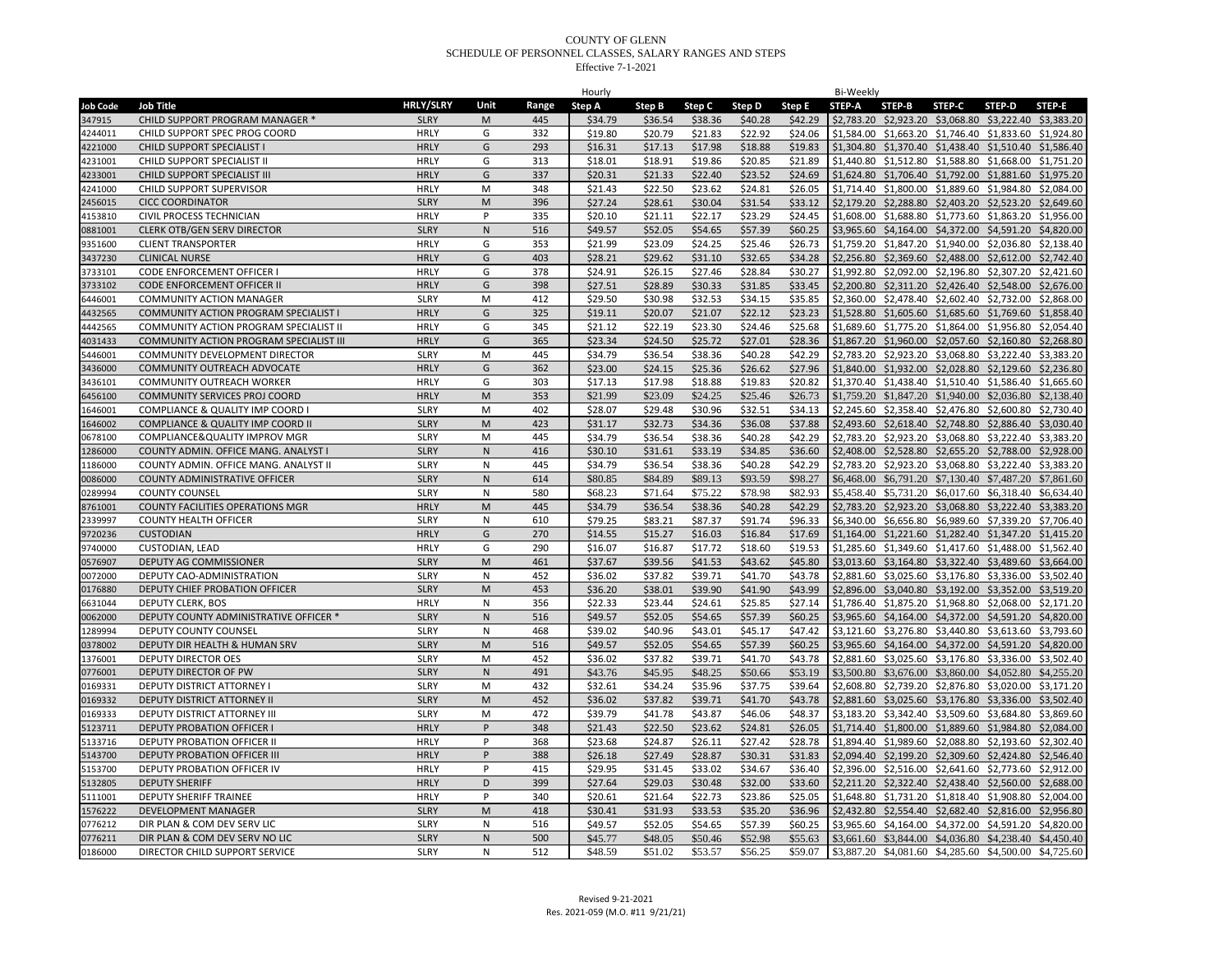|                    |                                             |                  |              |       | Hourly             |         |                    |         |         | Bi-Weekly                                                      |               |               |                                                                                                                  |        |
|--------------------|---------------------------------------------|------------------|--------------|-------|--------------------|---------|--------------------|---------|---------|----------------------------------------------------------------|---------------|---------------|------------------------------------------------------------------------------------------------------------------|--------|
| <b>Job Code</b>    | <b>Job Title</b>                            | <b>HRLY/SLRY</b> | Unit         | Range | Step A             | Step B  | Step C             | Step D  | Step E  | <b>STEP-A</b>                                                  | <b>STEP-B</b> | <b>STEP-C</b> | STEP-D                                                                                                           | STEP-E |
| 0089996            | <b>DIRECTOR OF FINANCE</b>                  | <b>SLRY</b>      | $\mathsf{N}$ | 530   | \$53.16            | \$55.82 | \$58.62            | \$61.55 | \$64.63 |                                                                |               |               | \$4,252.80 \$4,465.60 \$4,689.60 \$4,924.00 \$5,170.40                                                           |        |
| 0586000            | DIRECTOR OF PUBLIC WORKS - LIC              | <b>SLRY</b>      | N            | 553   | \$59.63            | \$62.61 | \$65.74            | \$69.02 | \$72.47 |                                                                |               |               | \$4,770.40 \$5,008.80 \$5,259.20 \$5,521.60 \$5,797.60                                                           |        |
| 0586001            | DIRECTOR OF PUBLIC WORKS - NO LIC           | <b>SLRY</b>      | ${\sf N}$    | 530   | \$53.16            | \$55.82 | \$58.62            | \$61.55 | \$64.63 |                                                                |               |               | \$4,252.80 \$4,465.60 \$4,689.60 \$4,924.00 \$5,170.40                                                           |        |
| 0180960            | <b>DISTRICT ATTORNEY</b>                    | <b>SLRY</b>      | E            | 564   | \$63.00            | \$66.15 | \$69.45            | \$72.92 | \$76.56 |                                                                |               |               | \$5,040.00 \$5,292.00 \$5,556.00 \$5,833.60 \$6,124.80                                                           |        |
| 1576000            | ECONOMIC DEVELOPMENT MANAGER                | <b>SLRY</b>      | M            | 418   | \$30.41            | \$31.93 | \$33.53            | \$35.20 | \$36.96 |                                                                |               |               | \$2,432.80 \$2,554.40 \$2,682.40 \$2,816.00 \$2,956.80                                                           |        |
| 8733001            | <b>ELECTRICIAN</b>                          | <b>HRLY</b>      | G            | 433   | \$32.77            | \$34.41 | \$36.14            | \$37.94 | \$39.84 |                                                                |               |               | \$2,621.60 \$2,752.80 \$2,891.20 \$3,035.20 \$3,187.20                                                           |        |
| 2451281            | ELIGIBILITY SPEC SUPERVISOR                 | <b>HRLY</b>      | M            | 358   | \$22.55            | \$23.68 | \$24.87            | \$26.11 | \$27.42 |                                                                |               |               | \$1,804.00 \$1,894.40 \$1,989.60 \$2,088.80 \$2,193.60                                                           |        |
| 6421265            | <b>ELIGIBILITY SPECIALIST I</b>             | <b>HRLY</b>      | G            | 294   | \$16.39            | \$17.21 | \$18.06            | \$18.97 | \$19.92 |                                                                |               |               | \$1,311.20 \$1,376.80 \$1,444.80 \$1,517.60 \$1,593.60                                                           |        |
| 6431270            | <b>ELIGIBILITY SPECIALIST II</b>            | <b>HRLY</b>      | G            | 315   | \$18.20            | \$19.10 | \$20.06            | \$21.06 | \$22.11 |                                                                |               |               | \$1,456.00 \$1,528.00 \$1,604.80 \$1,684.80 \$1,768.80                                                           |        |
| 6441276            | ELIGIBILITY SPECIALIST III                  | <b>HRLY</b>      | G            | 337   | \$20.31            | \$21.33 | \$22.40            | \$23.52 | \$24.69 |                                                                |               |               | \$1,624.80 \$1,706.40 \$1,792.00 \$1,881.60 \$1,975.20                                                           |        |
| 7111001            | <b>EMERGENCY DISPATCHER I</b>               | <b>HRLY</b>      | G            | 315   | \$18.20            | \$19.10 | \$20.06            | \$21.06 | \$22.11 |                                                                |               |               | \$1,456.00 \$1,528.00 \$1,604.80 \$1,684.80 \$1,768.80                                                           |        |
| 7121001            | <b>EMERGENCY DISPATCHER II</b>              | <b>HRLY</b>      | G            | 335   | \$20.10            | \$21.11 | \$22.17            | \$23.29 | \$24.45 |                                                                |               |               | \$1,608.00 \$1,688.80 \$1,773.60 \$1,863.20 \$1,956.00                                                           |        |
| 0376001            | <b>EMERGENCY PREPAREDNESS COORD</b>         | <b>SLRY</b>      | M            | 423   | \$31.17            | \$32.73 | \$34.36            | \$36.08 | \$37.88 |                                                                |               |               | \$2,493.60 \$2,618.40 \$2,748.80 \$2,886.40 \$3,030.40                                                           |        |
| 3446281            | <b>EMPLOY &amp; TRAIN WKR SUPERVISOR</b>    | <b>HRLY</b>      | M            | 396   | \$27.24            | \$28.61 | \$30.04            | \$31.54 | \$33.12 |                                                                |               |               | \$2,179.20 \$2,288.80 \$2,403.20 \$2,523.20 \$2,649.60                                                           |        |
| 6424282            | <b>EMPLOYMENT &amp; TRAINING WK I-MS</b>    | <b>HRLY</b>      | G            | 315   | \$18.20            | \$19.10 | \$20.06            | \$21.06 | \$22.11 | \$1,456.00 \$1,528.00 \$1,604.80 \$1,684.80 \$1,768.80         |               |               |                                                                                                                  |        |
| 6424282            | <b>EMPLOYMENT &amp; TRAINING WKR I</b>      | <b>HRLY</b>      | G            | 315   | \$18.20            | \$19.10 | \$20.06            | \$21.06 | \$22.11 |                                                                |               |               | \$1,456.00 \$1,528.00 \$1,604.80 \$1,684.80 \$1,768.80                                                           |        |
| 6434283            | <b>EMPLOYMENT &amp; TRAINING WKR II</b>     | <b>HRLY</b>      | G            | 335   | \$20.10            | \$21.11 | \$22.17            | \$23.29 | \$24.45 |                                                                |               |               | \$1,608.00 \$1,688.80 \$1,773.60 \$1,863.20 \$1,956.00                                                           |        |
| 6444284            | <b>EMPLOYMENT &amp; TRAINING WKR III</b>    | <b>HRLY</b>      | G            | 356   | \$22.33            | \$23.44 | \$24.61            | \$25.85 | \$27.14 | \$1,786.40 \$1,875.20 \$1,968.80                               |               |               | \$2,068.00 \$2,171.20                                                                                            |        |
| 6444284            | <b>EMPLOYMENT &amp; TRAINING WKR III-MS</b> | <b>HRLY</b>      | G            | 356   | \$22.33            | \$23.44 | \$24.61            | \$25.85 | \$27.14 |                                                                |               |               | \$1,786.40 \$1,875.20 \$1,968.80 \$2,068.00 \$2,171.20                                                           |        |
|                    | <b>EMPLOYMENT &amp; TRAINING WKR II-MS</b>  | <b>HRLY</b>      | G            | 335   |                    | \$21.11 |                    | \$23.29 | \$24.45 |                                                                |               |               |                                                                                                                  |        |
| 6434283<br>1477927 |                                             | <b>SLRY</b>      | ${\sf M}$    | 445   | \$20.10<br>\$34.79 | \$36.54 | \$22.17<br>\$38.36 | \$40.28 | \$42.29 |                                                                |               |               | \$1,608.00 \$1,688.80 \$1,773.60 \$1,863.20 \$1,956.00<br>\$2,783.20 \$2,923.20 \$3,068.80 \$3,222.40 \$3,383.20 |        |
|                    | <b>EMPLOYMENT SERVICES MANAGER</b>          |                  |              |       |                    |         |                    |         |         |                                                                |               |               |                                                                                                                  |        |
| 3766001            | ENGINEER, ASSISTANT                         | <b>SLRY</b>      | M            | 445   | \$34.79            | \$36.54 | \$38.36            | \$40.28 | \$42.29 |                                                                |               |               | \$2,783.20 \$2,923.20 \$3,068.80 \$3,222.40 \$3,383.20                                                           |        |
| 3776001            | <b>ENGINEER, ASSOCIATE CIVIL</b>            | <b>SLRY</b>      | M            | 468   | \$39.02            | \$40.96 | \$43.01            | \$45.17 | \$47.42 |                                                                |               |               | \$3,121.60 \$3,276.80 \$3,440.80 \$3,613.60 \$3,793.60                                                           |        |
| 4722001            | <b>ENGINEERING TECHNICIAN I</b>             | <b>HRLY</b>      | G            | 334   | \$20.00            | \$21.00 | \$22.05            | \$23.15 | \$24.32 |                                                                |               |               | \$1,600.00 \$1,680.00 \$1,764.00 \$1,852.00 \$1,945.60                                                           |        |
| 4732001            | <b>ENGINEERING TECHNICIAN II</b>            | <b>HRLY</b>      | G            | 354   | \$22.10            | \$23.21 | \$24.37            | \$25.58 | \$26.86 |                                                                |               |               | \$1,768.00 \$1,856.80 \$1,949.60 \$2,046.40 \$2,148.80                                                           |        |
| 4744001            | <b>ENGINEERING TECHNICIAN III</b>           | <b>HRLY</b>      | G            | 386   | \$25.92            | \$27.21 | \$28.57            | \$30.00 | \$31.50 |                                                                |               |               | \$2,073.60 \$2,176.80 \$2,285.60 \$2,400.00 \$2,520.00                                                           |        |
| 4753001            | ENGINEERING TECHNICIAN IV                   | <b>HRLY</b>      | ${\sf M}$    | 406   | \$28.64            | \$30.07 | \$31.57            | \$33.15 | \$34.81 |                                                                |               |               | \$2,291.20 \$2,405.60 \$2,525.60 \$2,652.00 \$2,784.80                                                           |        |
| 4526166            | <b>ENVIRO COMPLIANCE SPEC I</b>             | <b>HRLY</b>      | G            | 341   | \$20.72            | \$21.76 | \$22.85            | \$23.99 | \$25.19 |                                                                |               |               | \$1,657.60 \$1,740.80 \$1,828.00 \$1,919.20 \$2,015.20                                                           |        |
| 3536003            | <b>ENVIRO COMPLIANCE SPEC II</b>            | <b>HRLY</b>      | ${\sf M}$    | 421   | \$30.87            | \$32.41 | \$34.03            | \$35.73 | \$37.52 |                                                                |               |               | \$2,469.60 \$2,592.80 \$2,722.40 \$2,858.40 \$3,001.60                                                           |        |
| 9521001            | ENVIRONMENTAL BIOLOGIST AIDE                | <b>HRLY</b>      | G            | 253   | \$13.33            | \$13.99 | \$14.70            | \$15.43 | \$16.21 |                                                                |               |               | \$1,066.40 \$1,119.20 \$1,176.00 \$1,234.40 \$1,296.80                                                           |        |
| 9150001            | ENVIRONMENTAL BIOLOGIST AIDE T              | <b>HRLY</b>      | G            | 234   | \$12.16            | \$12.77 | \$13.41            | \$14.09 | \$14.79 | \$972.80                                                       |               |               | \$1,021.60 \$1,072.80 \$1,127.20 \$1,183.20                                                                      |        |
| 3526150            | ENVIRONMENTAL BIOLOGIST I                   | <b>HRLY</b>      | G            | 316   | \$18.29            | \$19.21 | \$20.17            | \$21.18 | \$22.24 |                                                                |               |               | \$1,463.20 \$1,536.80 \$1,613.60 \$1,694.40 \$1,779.20                                                           |        |
| 3536155            | <b>ENVIRONMENTAL BIOLOGIST II</b>           | <b>HRLY</b>      | G            | 336   | \$20.21            | \$21.22 | \$22.28            | \$23.39 | \$24.56 |                                                                |               |               | \$1,616.80 \$1,697.60 \$1,782.40 \$1,871.20 \$1,964.80                                                           |        |
| 3546160            | ENVIRONMENTAL BIOLOGIST III                 | <b>HRLY</b>      | G            | 356   | \$22.33            | \$23.44 | \$24.61            | \$25.85 | \$27.14 |                                                                |               |               | \$1,786.40 \$1,875.20 \$1,968.80 \$2,068.00 \$2,171.20                                                           |        |
| 3536000            | ENVIRONMENTAL BIOLOGIST IV                  | <b>HRLY</b>      | ${\sf M}$    | 380   | \$25.15            | \$26.41 | \$27.72            | \$29.11 | \$30.57 |                                                                |               |               | \$2,012.00 \$2,112.80 \$2,217.60 \$2,328.80 \$2,445.60                                                           |        |
| 0588330            | ENVIRONMENTAL HEALTH DIRECTOR               | <b>SLRY</b>      | M            | 445   | \$34.79            | \$36.54 | \$38.36            | \$40.28 | \$42.29 |                                                                |               |               | \$2,783.20 \$2,923.20 \$3,068.80 \$3,222.40 \$3,383.20                                                           |        |
| 0576000            | ENVIRONMENTL PROGRAM MANAGER                | <b>SLRY</b>      | M            | 461   | \$37.67            | \$39.56 | \$41.53            | \$43.62 | \$45.80 |                                                                |               |               | \$3,013.60 \$3,164.80 \$3,322.40 \$3,489.60 \$3,664.00                                                           |        |
| 8752290            | EQUIPMENT MAINTENANCE SUPER                 | <b>HRLY</b>      | M            | 390   | \$26.45            | \$27.77 | \$29.16            | \$30.62 | \$32.15 |                                                                |               |               | \$2,116.00 \$2,221.60 \$2,332.80 \$2,449.60 \$2,572.00                                                           |        |
| 4132720            | <b>EVIDENCE TECHNICIAN</b>                  | <b>HRLY</b>      | G            | 328   | \$19.39            | \$20.36 | \$21.38            | \$22.45 | \$23.57 |                                                                |               |               | \$1,551.20 \$1,628.80 \$1,710.40 \$1,796.00 \$1,885.60                                                           |        |
| 0672000            | EXEC ASSIST TECH SUPPORT ADMIN              | <b>SLRY</b>      | M            | 448   | \$35.31            | \$37.08 | \$38.93            | \$40.88 | \$42.92 |                                                                |               |               | \$2,824.80 \$2,966.40 \$3,114.40 \$3,270.40 \$3,433.60                                                           |        |
| 8751000            | <b>FACILITIES MAINTENANCE SUPRV</b>         | <b>HRLY</b>      | M            | 380   | \$25.15            | \$26.41 | \$27.72            | \$29.11 | \$30.57 |                                                                |               |               | \$2,012.00 \$2,112.80 \$2,217.60 \$2,328.80 \$2,445.60                                                           |        |
| 1776000            | <b>FACILITIES MANAGER</b>                   | <b>SLRY</b>      | M            | 418   | \$30.41            | \$31.93 | \$33.53            | \$35.20 | \$36.96 |                                                                |               |               | \$2,432.80 \$2,554.40 \$2,682.40 \$2,816.00 \$2,956.80                                                           |        |
| 9720210            | <b>FACILITIES WORKER I</b>                  | <b>HRLY</b>      | G            | 302   | \$17.04            | \$17.90 | \$18.80            | \$19.74 | \$20.73 |                                                                |               |               | \$1,363.20 \$1,432.00 \$1,504.00 \$1,579.20 \$1,658.40                                                           |        |
| 9730515            | <b>FACILITIES WORKER II</b>                 | <b>HRLY</b>      | G            | 317   | \$18.38            | \$19.30 | \$20.27            | \$21.28 | \$22.34 |                                                                |               |               | \$1,470.40 \$1,544.00 \$1,621.60 \$1,702.40 \$1,787.20                                                           |        |
| 9740515            | <b>FACILITIES WORKER III</b>                | <b>HRLY</b>      | G            | 327   | \$19.30            | \$20.27 | \$21.28            | \$22.34 | \$23.46 |                                                                |               |               | \$1,544.00 \$1,621.60 \$1,702.40 \$1,787.20 \$1,876.80                                                           |        |
| 8761000            | <b>FIELD OP MANAGER</b>                     | <b>HRLY</b>      | M            | 423   | \$31.17            | \$32.73 | \$34.36            | \$36.08 | \$37.88 |                                                                |               |               | \$2,493.60 \$2,618.40 \$2,748.80 \$2,886.40 \$3,030.40                                                           |        |
| 2626000            | <b>FISCAL ANALYST I</b>                     | <b>HRLY</b>      | G            | 366   | \$23.45            | \$24.62 | \$25.86            | \$27.15 | \$28.51 |                                                                |               |               | \$1,876.00 \$1,969.60 \$2,068.80 \$2,172.00 \$2,280.80                                                           |        |
| 2636000            | FISCAL ANALYST II                           | <b>HRLY</b>      | M            | 376   | \$24.66            | \$25.90 | \$27.19            | \$28.55 | \$29.98 |                                                                |               |               | \$1,972.80 \$2,072.00 \$2,175.20 \$2,284.00 \$2,398.40                                                           |        |
| 2646000            | FISCAL ANALYST III                          | <b>SLRY</b>      | ${\sf M}$    | 396   | \$27.24            | \$28.61 | \$30.04            | \$31.54 | \$33.12 |                                                                |               |               | \$2,179.20 \$2,288.80 \$2,403.20 \$2,523.20 \$2,649.60                                                           |        |
| 8720002            | <b>FLEET MECHANIC I</b>                     | <b>HRLY</b>      | G            | 306   | \$17.37            | \$18.24 | \$19.15            | \$20.10 | \$21.11 | \$1,389.60 \$1,459.20 \$1,532.00 \$1,608.00 \$1,688.80         |               |               |                                                                                                                  |        |
| 8730004            | <b>FLEET MECHANIC II</b>                    | <b>HRLY</b>      | G            | 327   | \$19.30            | \$20.27 | \$21.28            | \$22.34 | \$23.46 |                                                                |               |               | \$1,544.00 \$1,621.60 \$1,702.40 \$1,787.20 \$1,876.80                                                           |        |
| 8730005            | FLEET MECHANIC III                          | <b>HRLY</b>      | G            | 337   | \$20.31            | \$21.33 | \$22.40            | \$23.52 | \$24.69 |                                                                |               |               | \$1,624.80 \$1,706.40 \$1,792.00 \$1,881.60 \$1,975.20                                                           |        |
| 8740002            | <b>FLEET MECHANIC IV</b>                    | <b>HRLY</b>      | G            | 347   | \$21.33            | \$22.40 | \$23.52            | \$24.69 | \$25.93 | \$1,706.40 \$1,792.00 \$1,881.60 \$1,975.20 \$2,074.40         |               |               |                                                                                                                  |        |
| 0772001            | <b>FLEET OPERATIONS MGR</b>                 | <b>SLRY</b>      | M            | 445   | \$34.79            | \$36.54 | \$38.36            | \$40.28 |         | \$42.29 \$2,783.20 \$2,923.20 \$3,068.80 \$3,222.40 \$3,383.20 |               |               |                                                                                                                  |        |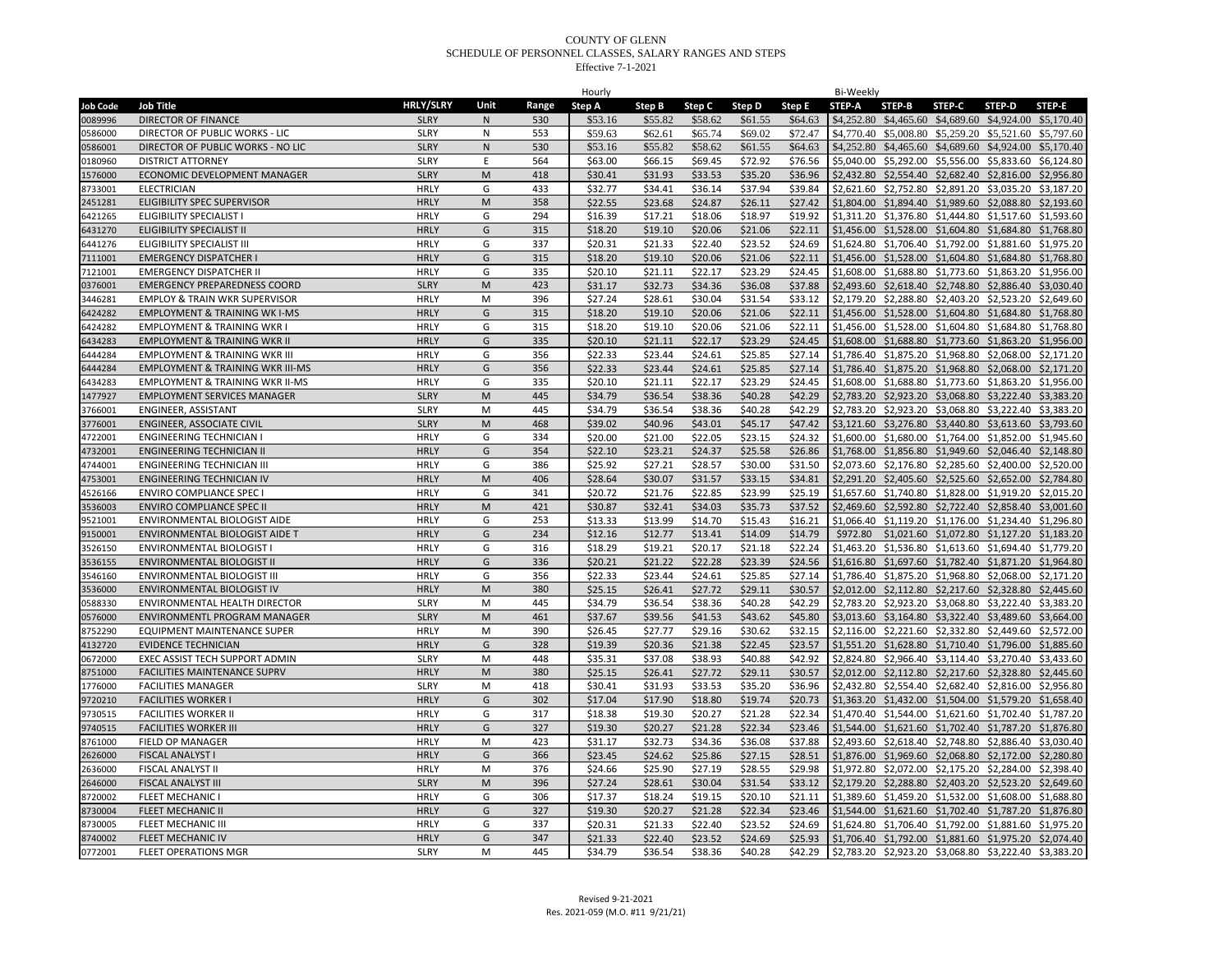| <b>STEP-A</b><br>STEP-B<br><b>STEP-C</b><br><b>STEP-D</b><br><b>Job Title</b><br>Range<br>Step A<br>Step B<br>Step C<br>Step D<br>Step E<br>8172310<br><b>FOOD MANAGER</b><br><b>SLRY</b><br>M<br>303<br>\$18.88<br>\$19.83<br>\$20.82<br>\$1,370.40 \$1,438.40 \$1,510.40 \$1,586.40 \$1,665.60<br>\$17.13<br>\$17.98<br>G<br>\$22.85<br>\$23.99<br>\$25.19<br>\$1,657.60 \$1,740.80 \$1,828.00 \$1,919.20 \$2,015.20<br>2540001<br><b>GEOGRAPHIC INFORMATION ANALYST I</b><br><b>HRLY</b><br>341<br>\$20.72<br>\$21.76<br><b>GEOGRAPHIC INFORMATION ANALYST II</b><br><b>HRLY</b><br>G<br>427<br>\$31.79<br>\$33.38<br>\$35.06<br>\$36.81<br>\$38.65<br>\$2,543.20 \$2,670.40 \$2,804.80 \$2,944.80 \$3,092.00<br>2550001<br><b>HRLY</b><br>G<br>366<br>\$27.15<br>\$1,876.00 \$1,969.60 \$2,068.80 \$2,172.00 \$2,280.80<br>3356325<br><b>HEALTH EDUCATOR</b><br>\$23.45<br>\$24.62<br>\$25.86<br>\$28.51<br><b>SLRY</b><br>M<br>\$40.28<br>\$2,783.20 \$2,923.20 \$3,068.80 \$3,222.40 \$3,383.20<br>0376220<br><b>HHSA ADMIN MGR</b><br>445<br>\$34.79<br>\$36.54<br>\$38.36<br>\$42.29<br><b>HRLY</b><br>G<br>\$24.10<br>\$25.31<br>3331002<br>HHSA CASE MANAGER AOD I<br>342<br>\$20.82<br>\$21.86<br>\$22.95<br>\$1,665.60 \$1,748.80 \$1,836.00 \$1,928.00 \$2,024.80<br><b>HRLY</b><br>G<br>3333003<br>HHSA CASE MANAGER AOD II<br>362<br>\$25.36<br>\$26.62<br>\$27.96<br>\$1,840.00 \$1,932.00 \$2,028.80 \$2,129.60 \$2,236.80<br>\$23.00<br>\$24.15<br>G<br>HHSA CASE MANAGER I<br><b>HRLY</b><br>342<br>\$21.86<br>\$22.95<br>\$24.10<br>\$25.31<br>\$1,665.60 \$1,748.80 \$1,836.00 \$1,928.00 \$2,024.80<br>3331001<br>\$20.82<br>G<br>\$27.96<br>3333002<br><b>HHSA CASE MANAGER II</b><br><b>HRLY</b><br>362<br>\$23.00<br>\$24.15<br>\$25.36<br>\$26.62<br>\$1,840.00 \$1,932.00 \$2,028.80 \$2,129.60 \$2,236.80<br><b>HRLY</b><br>G<br>\$29.41<br>\$2,032.00 \$2,133.60 \$2,240.80 \$2,352.80 \$2,470.40<br>2333003<br>HHSA CASE MANAGER III<br>382<br>\$26.67<br>\$28.01<br>\$30.88<br>\$25.40<br>G<br>\$32.51<br>\$2,245.60 \$2,358.40 \$2,476.80 \$2,600.80 \$2,730.40<br>3328555<br>HHSA MENTAL HEALTH COUN, SENIOR I<br><b>HRLY</b><br>402<br>\$28.07<br>\$29.48<br>\$30.96<br>\$34.13<br><b>HRLY</b><br>G<br>\$32.57<br>\$34.20<br>\$35.91<br>\$37.71<br>\$2,481.60 \$2,605.60 \$2,736.00 \$2,872.80 \$3,016.80<br>3338560<br>HHSA MENTAL HEALTH COUN, SENIOR II<br>422<br>\$31.02<br><b>HRLY</b><br>G<br>425<br>HHSA MENTAL HEALTH COUN, SENIOR III<br>\$33.05<br>\$34.70<br>\$36.43<br>\$38.26<br>\$2,518.40 \$2,644.00 \$2,776.00 \$2,914.40 \$3,060.80<br>3348565<br>\$31.48<br>HHSA PROGRAM COORDINATOR<br><b>HRLY</b><br>M<br>402<br>\$28.07<br>\$29.48<br>\$30.96<br>\$32.51<br>\$34.13<br>\$2,245.60 \$2,358.40 \$2,476.80 \$2,600.80 \$2,730.40<br>2346000<br><b>SLRY</b><br>M<br>\$34.79<br>\$36.54<br>\$38.36<br>\$40.28<br>\$42.29<br>\$2,783.20 \$2,923.20 \$3,068.80 \$3,222.40 \$3,383.20<br>3478990<br>HHSA PROGRAM MANAGER<br>445<br>HHSA PROGRAM MANAGER II<br><b>SLRY</b><br>M<br>482<br>\$48.42<br>\$50.84<br>\$3,346.40 \$3,513.60 \$3,688.80 \$3,873.60 \$4,067.20<br>3478991<br>\$41.83<br>\$43.92<br>\$46.11<br>HHSA SENIOR PROGRAM COORD<br><b>SLRY</b><br>M<br>423<br>\$31.17<br>\$32.73<br>\$37.88<br>\$2,493.60 \$2,618.40 \$2,748.80 \$2,886.40 \$3,030.40<br>0348000<br>\$34.36<br>\$36.08<br>\$75.22<br>\$78.98<br>\$5,458.40 \$5,731.20 \$6,017.60 \$6,318.40 \$6,634.40<br><b>SLRY</b><br>N<br>580<br>\$68.23<br>\$71.64<br>\$82.93<br>0388994<br>HLTH & HUMAN SER AGNCY DIR<br>G<br><b>HRLY</b><br>\$18.35<br>\$19.27<br>\$20.23<br>\$1,331.20 \$1,397.60 \$1,468.00 \$1,541.60 \$1,618.40<br><b>HOUSING REHABILITATION WKR I</b><br>297<br>\$16.64<br>\$17.47<br>9720205<br>9730520<br>HOUSING REHABILITATION WKR II<br><b>HRLY</b><br>G<br>307<br>\$17.46<br>\$18.34<br>\$19.26<br>\$20.22<br>\$21.23<br>\$1,396.80 \$1,467.20 \$1,540.80 \$1,617.60 \$1,698.40<br><b>HRLY</b><br>G<br>322<br>\$20.77<br>\$21.81<br>\$22.90<br>\$1,507.20 \$1,582.40 \$1,661.60 \$1,744.80 \$1,832.00<br>8741420<br><b>HOUSING REHABILITATION WKR III</b><br>\$18.84<br>\$19.78<br><b>INFORMATION SYST ANALYST I</b><br><b>HRLY</b><br>G<br>395<br>\$27.11<br>\$28.47<br>\$29.90<br>\$31.40<br>\$32.97<br>\$2,168.80 \$2,277.60 \$2,392.00 \$2,512.00 \$2,637.60<br>7635000<br><b>INFORMATION SYST ANALYST II</b><br><b>HRLY</b><br>G<br>410<br>\$33.81<br>\$35.51<br>\$2,336.80 \$2,453.60 \$2,576.00 \$2,704.80 \$2,840.80<br>4645000<br>\$29.21<br>\$30.67<br>\$32.20<br><b>SLRY</b><br>M<br>\$36.43<br>\$38.26<br>\$2,518.40 \$2,644.00 \$2,776.00<br><b>INFORMATION SYST ANALYST III</b><br>425<br>\$31.48<br>\$33.05<br>\$34.70<br>\$2,914.40 \$3,060.80<br>4656000<br><b>SLRY</b><br>M<br>404<br>\$28.36<br>\$31.26<br>\$32.82<br>\$34.47<br>\$2,268.80 \$2,381.60 \$2,500.80 \$2,625.60 \$2,757.60<br>2655000<br>INFORMATION SYSTEMS SUPERVISOR<br>\$29.77<br><b>HRLY</b><br>M<br>\$2,505.60 \$2,632.00 \$2,763.20 \$2,900.80 \$3,046.40<br>INTEGRATED ADULT SVS SUPV<br>424<br>\$32.90<br>\$34.54<br>\$36.26<br>\$38.08<br>2353000<br>\$31.32<br><b>HRLY</b><br>G<br>295<br>\$19.07<br>\$20.03<br>INTEGRATED CASE WORKER I<br>\$16.47<br>\$17.30<br>\$18.17<br>\$1,317.60 \$1,384.00 \$1,453.60 \$1,525.60 \$1,602.40<br>6424273<br>\$22.11<br>\$1,456.00 \$1,528.00 \$1,604.80 \$1,684.80 \$1,768.80<br>6464276<br><b>INTEGRATED CASE WORKER II</b><br><b>HRLY</b><br>G<br>315<br>\$18.20<br>\$19.10<br>\$20.06<br>\$21.06<br><b>HRLY</b><br>G<br><b>INTEGRATED CASE WORKER III</b><br>332<br>\$22.92<br>\$24.06<br>\$1,584.00 \$1,663.20 \$1,746.40 \$1,833.60 \$1,924.80<br>5444279<br>\$19.80<br>\$20.79<br>\$21.83<br><b>SLRY</b><br>M<br>\$43.62<br>\$45.80<br>\$3,013.60 \$3,164.80 \$3,322.40 \$3,489.60 \$3,664.00<br>3036345<br><b>INTERNAL AUDITOR</b><br>461<br>\$37.67<br>\$39.56<br>\$41.53<br><b>HRLY</b><br>\$23.86<br>\$25.05<br>4122100<br><b>INVESTIGATIVE ASSISTANT</b><br>P<br>340<br>\$20.61<br>\$21.64<br>\$22.73<br>\$1,648.80 \$1,731.20 \$1,818.40 \$1,908.80 \$2,004.00<br><b>HRLY</b><br><b>INVESTIGATOR</b><br>D<br>439<br>\$37.21<br>\$39.07<br>\$41.02<br>\$2,700.00 \$2,834.40 \$2,976.80 \$3,125.60 \$3,281.60<br>4133810<br>\$33.75<br>\$35.43<br>5125726<br>JUVENILE HALL COUNSELOR I<br><b>HRLY</b><br>P<br>327<br>\$19.30<br>\$20.27<br>\$21.28<br>\$22.34<br>\$23.46<br>\$1,544.00 \$1,621.60 \$1,702.40 \$1,787.20 \$1,876.80<br><b>HRLY</b><br>P<br>\$20.41<br>\$21.43<br>\$22.50<br>\$23.62<br>\$24.81<br>\$1,632.80 \$1,714.40 \$1,800.00 \$1,889.60 \$1,984.80<br>5135727<br>JUVENILE HALL COUNSELOR II<br>338<br><b>SLRY</b><br>M<br>\$37.97<br>\$2,756.00 \$2,893.60 \$3,037.60 \$3,189.60 \$3,348.80<br>5254001<br><b>JUVENILE HALL MANAGER</b><br>443<br>\$34.45<br>\$36.17<br>\$39.87<br>\$41.86<br><b>LEGAL CLERK I</b><br><b>HRLY</b><br>287<br>\$1,265.60 \$1,329.60 \$1,395.20 \$1,465.60 \$1,539.20<br>5122350<br>G<br>\$15.82<br>\$16.62<br>\$17.44<br>\$18.32<br>\$19.24<br><b>HRLY</b><br>\$21.23<br>\$1,396.80 \$1,467.20 \$1,540.80 \$1,617.60 \$1,698.40<br>6122351<br><b>LEGAL CLERK II</b><br>G<br>307<br>\$17.46<br>\$18.34<br>\$19.26<br>\$20.22<br><b>HRLY</b><br>G<br>\$22.34<br><b>LEGAL CLERK III</b><br>327<br>\$19.30<br>\$20.27<br>\$21.28<br>\$23.46<br>\$1,544.00 \$1,621.60 \$1,702.40 \$1,787.20 \$1,876.80<br>5633002<br><b>HRLY</b><br>G<br>310<br>7122350<br><b>LEGAL SECRETARY I</b><br>\$17.74<br>\$18.63<br>\$19.55<br>\$20.53<br>\$21.56<br>\$1,419.20 \$1,490.40 \$1,564.00 \$1,642.40 \$1,724.80<br>7122351<br><b>LEGAL SECRETARY II</b><br><b>HRLY</b><br>G<br>336<br>\$20.21<br>\$21.22<br>\$22.28<br>\$23.39<br>\$24.56<br>\$1,616.80 \$1,697.60 \$1,782.40 \$1,871.20 \$1,964.80<br><b>HRLY</b><br>G<br>\$25.23<br>\$27.83<br><b>LEGAL SECRETARY III</b><br>361<br>\$22.89<br>\$24.03<br>\$26.50<br>\$1,831.20 \$1,922.40 \$2,018.40 \$2,120.00 \$2,226.40<br>7633002<br>7633003<br>LEGAL SECRETARY TO CC<br><b>HRLY</b><br>${\sf N}$<br>355<br>\$22.22<br>\$23.33<br>\$25.71<br>\$27.00<br>\$1,777.60 \$1,866.40 \$1,959.20 \$2,056.80 \$2,160.00<br>\$24.49<br><b>HRLY</b><br>$\mathsf{N}$<br>376<br>\$27.19<br>\$28.55<br>\$29.98<br>\$1,972.80 \$2,072.00 \$2,175.20 \$2,284.00 \$2,398.40<br>7633004<br>LEGAL SECRETARY TO CC - PARALEGAL<br>\$24.66<br>\$25.90<br><b>HRLY</b><br>G<br>\$25.36<br>\$26.62<br>\$27.96<br>\$1,840.00 \$1,932.00 \$2,028.80 \$2,129.60 \$2,236.80<br>3323347<br>LIC. VOCATIONAL NURSE I<br>362<br>\$23.00<br>\$24.15<br>LIC. VOCATIONAL NURSE II<br><b>HRLY</b><br>G<br>382<br>\$29.41<br>\$2,032.00 \$2,133.60 \$2,240.80 \$2,352.80 \$2,470.40<br>3333348<br>\$25.40<br>\$26.67<br>\$28.01<br>\$30.88<br><b>HRLY</b><br>G<br>347<br>\$23.52<br>\$24.69<br>\$25.93<br>\$1,706.40 \$1,792.00 \$1,881.60 \$1,975.20 \$2,074.40<br>3740001<br><b>MECHANIC IV</b><br>\$21.33<br>\$22.40<br><b>HRLY</b><br>G<br>\$14.79<br>\$15.53<br>\$1,021.60 \$1,072.80 \$1,127.20 \$1,183.20 \$1,242.40<br>7413000<br><b>OFFICE ASSISTANT I</b><br>244<br>\$12.77<br>\$13.41<br>\$14.09<br>G<br>OFFICE ASSISTANT I MS<br><b>HRLY</b><br>244<br>\$14.79<br>\$15.53<br>\$1,021.60 \$1,072.80 \$1,127.20 \$1,183.20 \$1,242.40<br>7621000<br>\$12.77<br>\$13.41<br>\$14.09<br>G<br><b>OFFICE ASSISTANT II</b><br><b>HRLY</b><br>274<br>\$15.58<br>\$17.17<br>\$18.02<br>\$1,186.40 \$1,246.40 \$1,308.00 \$1,373.60 \$1,441.60<br>7631007<br>\$14.83<br>\$16.35<br>OFFICE ASSISTANT II MS<br><b>HRLY</b><br>G<br>274<br>\$14.83<br>\$15.58<br>\$16.35<br>\$17.17<br>\$18.02<br>\$1,186.40 \$1,246.40 \$1,308.00 \$1,373.60 \$1,441.60<br>7421385<br><b>HRLY</b><br>G<br>284<br>\$1,246.40 \$1,308.00 \$1,373.60 \$1,441.60 \$1,513.60<br>7431390<br>OFFICE ASSISTANT III<br>\$15.58<br>\$16.35<br>\$17.17<br>\$18.02<br>\$18.92<br>\$1,246.40 \$1,308.00 \$1,373.60 \$1,441.60 \$1,513.60<br>OFFICE ASSISTANT III MS<br><b>HRLY</b><br>G<br>284<br>\$15.58<br>\$16.35<br>\$17.17<br>\$18.02<br>\$18.92<br>7631009<br><b>HRLY</b><br>M<br>340<br>\$20.61<br>\$21.64<br>\$22.73<br>\$23.86<br>\$25.05<br>\$1,648.80 \$1,731.20 \$1,818.40 \$1,908.80 \$2,004.00<br>7651100<br>OFFICE ASSISTANT SUPERVISOR I<br><b>HRLY</b><br>G<br>303<br>\$17.98<br>\$18.88<br>\$19.83<br>\$20.82 \$1,370.40 \$1,438.40 \$1,510.40 \$1,586.40 \$1,665.60<br>7631001<br>OFFICE TECHNICIAN I<br>\$17.13 |                 |                  |      | Hourly |  |  | Bi-Weekly |  |        |
|------------------------------------------------------------------------------------------------------------------------------------------------------------------------------------------------------------------------------------------------------------------------------------------------------------------------------------------------------------------------------------------------------------------------------------------------------------------------------------------------------------------------------------------------------------------------------------------------------------------------------------------------------------------------------------------------------------------------------------------------------------------------------------------------------------------------------------------------------------------------------------------------------------------------------------------------------------------------------------------------------------------------------------------------------------------------------------------------------------------------------------------------------------------------------------------------------------------------------------------------------------------------------------------------------------------------------------------------------------------------------------------------------------------------------------------------------------------------------------------------------------------------------------------------------------------------------------------------------------------------------------------------------------------------------------------------------------------------------------------------------------------------------------------------------------------------------------------------------------------------------------------------------------------------------------------------------------------------------------------------------------------------------------------------------------------------------------------------------------------------------------------------------------------------------------------------------------------------------------------------------------------------------------------------------------------------------------------------------------------------------------------------------------------------------------------------------------------------------------------------------------------------------------------------------------------------------------------------------------------------------------------------------------------------------------------------------------------------------------------------------------------------------------------------------------------------------------------------------------------------------------------------------------------------------------------------------------------------------------------------------------------------------------------------------------------------------------------------------------------------------------------------------------------------------------------------------------------------------------------------------------------------------------------------------------------------------------------------------------------------------------------------------------------------------------------------------------------------------------------------------------------------------------------------------------------------------------------------------------------------------------------------------------------------------------------------------------------------------------------------------------------------------------------------------------------------------------------------------------------------------------------------------------------------------------------------------------------------------------------------------------------------------------------------------------------------------------------------------------------------------------------------------------------------------------------------------------------------------------------------------------------------------------------------------------------------------------------------------------------------------------------------------------------------------------------------------------------------------------------------------------------------------------------------------------------------------------------------------------------------------------------------------------------------------------------------------------------------------------------------------------------------------------------------------------------------------------------------------------------------------------------------------------------------------------------------------------------------------------------------------------------------------------------------------------------------------------------------------------------------------------------------------------------------------------------------------------------------------------------------------------------------------------------------------------------------------------------------------------------------------------------------------------------------------------------------------------------------------------------------------------------------------------------------------------------------------------------------------------------------------------------------------------------------------------------------------------------------------------------------------------------------------------------------------------------------------------------------------------------------------------------------------------------------------------------------------------------------------------------------------------------------------------------------------------------------------------------------------------------------------------------------------------------------------------------------------------------------------------------------------------------------------------------------------------------------------------------------------------------------------------------------------------------------------------------------------------------------------------------------------------------------------------------------------------------------------------------------------------------------------------------------------------------------------------------------------------------------------------------------------------------------------------------------------------------------------------------------------------------------------------------------------------------------------------------------------------------------------------------------------------------------------------------------------------------------------------------------------------------------------------------------------------------------------------------------------------------------------------------------------------------------------------------------------------------------------------------------------------------------------------------------------------------------------------------------------------------------------------------------------------------------------------------------------------------------------------------------------------------------------------------------------------------------------------------------------------------------------------------------------------------------------------------------------------------------------------------------------------------------------------------------------------------------------------------------------------------------------------------------------------------------------------------------------------------------------------------------------------------------------------------------------------------------------------------------------------------------------------------------------------------------------------------------------------------------------------------------------------------------------------------------------------------------------------------------------------------------------------------------------------------------------------------------------------------------------------------------------------------------------------------------------------------------------------------------------------------------------------------------------------------------------------------------------------------------------------------------------------------------------------------------------------------------------------------------------------------------------------------------------------------------------------------------------------------------------------------------------------------------------------------------------------------------------------------------------------------------------------------------------------------------------------------------------------------------------------------------------------------------------------------------------------------------------------------------------------------------------------------------------------------------------------------------------------------------------------------------------------------------------------------------------------------------------------------------------------------------------------------------------------------------------------------------------------------------------------------------------------------------------------------------------------------------------------------------------------------------------------------------------------------------------------------------------------------------------------------------------------------------------------------------------------------------------------------------------------------------------------------------------------------------------------------------------------------------------------------------------|-----------------|------------------|------|--------|--|--|-----------|--|--------|
|                                                                                                                                                                                                                                                                                                                                                                                                                                                                                                                                                                                                                                                                                                                                                                                                                                                                                                                                                                                                                                                                                                                                                                                                                                                                                                                                                                                                                                                                                                                                                                                                                                                                                                                                                                                                                                                                                                                                                                                                                                                                                                                                                                                                                                                                                                                                                                                                                                                                                                                                                                                                                                                                                                                                                                                                                                                                                                                                                                                                                                                                                                                                                                                                                                                                                                                                                                                                                                                                                                                                                                                                                                                                                                                                                                                                                                                                                                                                                                                                                                                                                                                                                                                                                                                                                                                                                                                                                                                                                                                                                                                                                                                                                                                                                                                                                                                                                                                                                                                                                                                                                                                                                                                                                                                                                                                                                                                                                                                                                                                                                                                                                                                                                                                                                                                                                                                                                                                                                                                                                                                                                                                                                                                                                                                                                                                                                                                                                                                                                                                                                                                                                                                                                                                                                                                                                                                                                                                                                                                                                                                                                                                                                                                                                                                                                                                                                                                                                                                                                                                                                                                                                                                                                                                                                                                                                                                                                                                                                                                                                                                                                                                                                                                                                                                                                                                                                                                                                                                                                                                                                                                                                                                                                                                                                                                                                                                                                                                                                                                                                                                                                                                                                                                                                                                                                                                                                                                                                                                                                                                                                                                                                                                                                                                                                                                                                                                                                                                                                                                                                                                                                                                                                                                                                                                                                                                                                      | <b>Job Code</b> | <b>HRLY/SLRY</b> | Unit |        |  |  |           |  | STEP-E |
|                                                                                                                                                                                                                                                                                                                                                                                                                                                                                                                                                                                                                                                                                                                                                                                                                                                                                                                                                                                                                                                                                                                                                                                                                                                                                                                                                                                                                                                                                                                                                                                                                                                                                                                                                                                                                                                                                                                                                                                                                                                                                                                                                                                                                                                                                                                                                                                                                                                                                                                                                                                                                                                                                                                                                                                                                                                                                                                                                                                                                                                                                                                                                                                                                                                                                                                                                                                                                                                                                                                                                                                                                                                                                                                                                                                                                                                                                                                                                                                                                                                                                                                                                                                                                                                                                                                                                                                                                                                                                                                                                                                                                                                                                                                                                                                                                                                                                                                                                                                                                                                                                                                                                                                                                                                                                                                                                                                                                                                                                                                                                                                                                                                                                                                                                                                                                                                                                                                                                                                                                                                                                                                                                                                                                                                                                                                                                                                                                                                                                                                                                                                                                                                                                                                                                                                                                                                                                                                                                                                                                                                                                                                                                                                                                                                                                                                                                                                                                                                                                                                                                                                                                                                                                                                                                                                                                                                                                                                                                                                                                                                                                                                                                                                                                                                                                                                                                                                                                                                                                                                                                                                                                                                                                                                                                                                                                                                                                                                                                                                                                                                                                                                                                                                                                                                                                                                                                                                                                                                                                                                                                                                                                                                                                                                                                                                                                                                                                                                                                                                                                                                                                                                                                                                                                                                                                                                                                      |                 |                  |      |        |  |  |           |  |        |
|                                                                                                                                                                                                                                                                                                                                                                                                                                                                                                                                                                                                                                                                                                                                                                                                                                                                                                                                                                                                                                                                                                                                                                                                                                                                                                                                                                                                                                                                                                                                                                                                                                                                                                                                                                                                                                                                                                                                                                                                                                                                                                                                                                                                                                                                                                                                                                                                                                                                                                                                                                                                                                                                                                                                                                                                                                                                                                                                                                                                                                                                                                                                                                                                                                                                                                                                                                                                                                                                                                                                                                                                                                                                                                                                                                                                                                                                                                                                                                                                                                                                                                                                                                                                                                                                                                                                                                                                                                                                                                                                                                                                                                                                                                                                                                                                                                                                                                                                                                                                                                                                                                                                                                                                                                                                                                                                                                                                                                                                                                                                                                                                                                                                                                                                                                                                                                                                                                                                                                                                                                                                                                                                                                                                                                                                                                                                                                                                                                                                                                                                                                                                                                                                                                                                                                                                                                                                                                                                                                                                                                                                                                                                                                                                                                                                                                                                                                                                                                                                                                                                                                                                                                                                                                                                                                                                                                                                                                                                                                                                                                                                                                                                                                                                                                                                                                                                                                                                                                                                                                                                                                                                                                                                                                                                                                                                                                                                                                                                                                                                                                                                                                                                                                                                                                                                                                                                                                                                                                                                                                                                                                                                                                                                                                                                                                                                                                                                                                                                                                                                                                                                                                                                                                                                                                                                                                                                                      |                 |                  |      |        |  |  |           |  |        |
|                                                                                                                                                                                                                                                                                                                                                                                                                                                                                                                                                                                                                                                                                                                                                                                                                                                                                                                                                                                                                                                                                                                                                                                                                                                                                                                                                                                                                                                                                                                                                                                                                                                                                                                                                                                                                                                                                                                                                                                                                                                                                                                                                                                                                                                                                                                                                                                                                                                                                                                                                                                                                                                                                                                                                                                                                                                                                                                                                                                                                                                                                                                                                                                                                                                                                                                                                                                                                                                                                                                                                                                                                                                                                                                                                                                                                                                                                                                                                                                                                                                                                                                                                                                                                                                                                                                                                                                                                                                                                                                                                                                                                                                                                                                                                                                                                                                                                                                                                                                                                                                                                                                                                                                                                                                                                                                                                                                                                                                                                                                                                                                                                                                                                                                                                                                                                                                                                                                                                                                                                                                                                                                                                                                                                                                                                                                                                                                                                                                                                                                                                                                                                                                                                                                                                                                                                                                                                                                                                                                                                                                                                                                                                                                                                                                                                                                                                                                                                                                                                                                                                                                                                                                                                                                                                                                                                                                                                                                                                                                                                                                                                                                                                                                                                                                                                                                                                                                                                                                                                                                                                                                                                                                                                                                                                                                                                                                                                                                                                                                                                                                                                                                                                                                                                                                                                                                                                                                                                                                                                                                                                                                                                                                                                                                                                                                                                                                                                                                                                                                                                                                                                                                                                                                                                                                                                                                                                      |                 |                  |      |        |  |  |           |  |        |
|                                                                                                                                                                                                                                                                                                                                                                                                                                                                                                                                                                                                                                                                                                                                                                                                                                                                                                                                                                                                                                                                                                                                                                                                                                                                                                                                                                                                                                                                                                                                                                                                                                                                                                                                                                                                                                                                                                                                                                                                                                                                                                                                                                                                                                                                                                                                                                                                                                                                                                                                                                                                                                                                                                                                                                                                                                                                                                                                                                                                                                                                                                                                                                                                                                                                                                                                                                                                                                                                                                                                                                                                                                                                                                                                                                                                                                                                                                                                                                                                                                                                                                                                                                                                                                                                                                                                                                                                                                                                                                                                                                                                                                                                                                                                                                                                                                                                                                                                                                                                                                                                                                                                                                                                                                                                                                                                                                                                                                                                                                                                                                                                                                                                                                                                                                                                                                                                                                                                                                                                                                                                                                                                                                                                                                                                                                                                                                                                                                                                                                                                                                                                                                                                                                                                                                                                                                                                                                                                                                                                                                                                                                                                                                                                                                                                                                                                                                                                                                                                                                                                                                                                                                                                                                                                                                                                                                                                                                                                                                                                                                                                                                                                                                                                                                                                                                                                                                                                                                                                                                                                                                                                                                                                                                                                                                                                                                                                                                                                                                                                                                                                                                                                                                                                                                                                                                                                                                                                                                                                                                                                                                                                                                                                                                                                                                                                                                                                                                                                                                                                                                                                                                                                                                                                                                                                                                                                                      |                 |                  |      |        |  |  |           |  |        |
|                                                                                                                                                                                                                                                                                                                                                                                                                                                                                                                                                                                                                                                                                                                                                                                                                                                                                                                                                                                                                                                                                                                                                                                                                                                                                                                                                                                                                                                                                                                                                                                                                                                                                                                                                                                                                                                                                                                                                                                                                                                                                                                                                                                                                                                                                                                                                                                                                                                                                                                                                                                                                                                                                                                                                                                                                                                                                                                                                                                                                                                                                                                                                                                                                                                                                                                                                                                                                                                                                                                                                                                                                                                                                                                                                                                                                                                                                                                                                                                                                                                                                                                                                                                                                                                                                                                                                                                                                                                                                                                                                                                                                                                                                                                                                                                                                                                                                                                                                                                                                                                                                                                                                                                                                                                                                                                                                                                                                                                                                                                                                                                                                                                                                                                                                                                                                                                                                                                                                                                                                                                                                                                                                                                                                                                                                                                                                                                                                                                                                                                                                                                                                                                                                                                                                                                                                                                                                                                                                                                                                                                                                                                                                                                                                                                                                                                                                                                                                                                                                                                                                                                                                                                                                                                                                                                                                                                                                                                                                                                                                                                                                                                                                                                                                                                                                                                                                                                                                                                                                                                                                                                                                                                                                                                                                                                                                                                                                                                                                                                                                                                                                                                                                                                                                                                                                                                                                                                                                                                                                                                                                                                                                                                                                                                                                                                                                                                                                                                                                                                                                                                                                                                                                                                                                                                                                                                                                      |                 |                  |      |        |  |  |           |  |        |
|                                                                                                                                                                                                                                                                                                                                                                                                                                                                                                                                                                                                                                                                                                                                                                                                                                                                                                                                                                                                                                                                                                                                                                                                                                                                                                                                                                                                                                                                                                                                                                                                                                                                                                                                                                                                                                                                                                                                                                                                                                                                                                                                                                                                                                                                                                                                                                                                                                                                                                                                                                                                                                                                                                                                                                                                                                                                                                                                                                                                                                                                                                                                                                                                                                                                                                                                                                                                                                                                                                                                                                                                                                                                                                                                                                                                                                                                                                                                                                                                                                                                                                                                                                                                                                                                                                                                                                                                                                                                                                                                                                                                                                                                                                                                                                                                                                                                                                                                                                                                                                                                                                                                                                                                                                                                                                                                                                                                                                                                                                                                                                                                                                                                                                                                                                                                                                                                                                                                                                                                                                                                                                                                                                                                                                                                                                                                                                                                                                                                                                                                                                                                                                                                                                                                                                                                                                                                                                                                                                                                                                                                                                                                                                                                                                                                                                                                                                                                                                                                                                                                                                                                                                                                                                                                                                                                                                                                                                                                                                                                                                                                                                                                                                                                                                                                                                                                                                                                                                                                                                                                                                                                                                                                                                                                                                                                                                                                                                                                                                                                                                                                                                                                                                                                                                                                                                                                                                                                                                                                                                                                                                                                                                                                                                                                                                                                                                                                                                                                                                                                                                                                                                                                                                                                                                                                                                                                                      |                 |                  |      |        |  |  |           |  |        |
|                                                                                                                                                                                                                                                                                                                                                                                                                                                                                                                                                                                                                                                                                                                                                                                                                                                                                                                                                                                                                                                                                                                                                                                                                                                                                                                                                                                                                                                                                                                                                                                                                                                                                                                                                                                                                                                                                                                                                                                                                                                                                                                                                                                                                                                                                                                                                                                                                                                                                                                                                                                                                                                                                                                                                                                                                                                                                                                                                                                                                                                                                                                                                                                                                                                                                                                                                                                                                                                                                                                                                                                                                                                                                                                                                                                                                                                                                                                                                                                                                                                                                                                                                                                                                                                                                                                                                                                                                                                                                                                                                                                                                                                                                                                                                                                                                                                                                                                                                                                                                                                                                                                                                                                                                                                                                                                                                                                                                                                                                                                                                                                                                                                                                                                                                                                                                                                                                                                                                                                                                                                                                                                                                                                                                                                                                                                                                                                                                                                                                                                                                                                                                                                                                                                                                                                                                                                                                                                                                                                                                                                                                                                                                                                                                                                                                                                                                                                                                                                                                                                                                                                                                                                                                                                                                                                                                                                                                                                                                                                                                                                                                                                                                                                                                                                                                                                                                                                                                                                                                                                                                                                                                                                                                                                                                                                                                                                                                                                                                                                                                                                                                                                                                                                                                                                                                                                                                                                                                                                                                                                                                                                                                                                                                                                                                                                                                                                                                                                                                                                                                                                                                                                                                                                                                                                                                                                                                      |                 |                  |      |        |  |  |           |  |        |
|                                                                                                                                                                                                                                                                                                                                                                                                                                                                                                                                                                                                                                                                                                                                                                                                                                                                                                                                                                                                                                                                                                                                                                                                                                                                                                                                                                                                                                                                                                                                                                                                                                                                                                                                                                                                                                                                                                                                                                                                                                                                                                                                                                                                                                                                                                                                                                                                                                                                                                                                                                                                                                                                                                                                                                                                                                                                                                                                                                                                                                                                                                                                                                                                                                                                                                                                                                                                                                                                                                                                                                                                                                                                                                                                                                                                                                                                                                                                                                                                                                                                                                                                                                                                                                                                                                                                                                                                                                                                                                                                                                                                                                                                                                                                                                                                                                                                                                                                                                                                                                                                                                                                                                                                                                                                                                                                                                                                                                                                                                                                                                                                                                                                                                                                                                                                                                                                                                                                                                                                                                                                                                                                                                                                                                                                                                                                                                                                                                                                                                                                                                                                                                                                                                                                                                                                                                                                                                                                                                                                                                                                                                                                                                                                                                                                                                                                                                                                                                                                                                                                                                                                                                                                                                                                                                                                                                                                                                                                                                                                                                                                                                                                                                                                                                                                                                                                                                                                                                                                                                                                                                                                                                                                                                                                                                                                                                                                                                                                                                                                                                                                                                                                                                                                                                                                                                                                                                                                                                                                                                                                                                                                                                                                                                                                                                                                                                                                                                                                                                                                                                                                                                                                                                                                                                                                                                                                                      |                 |                  |      |        |  |  |           |  |        |
|                                                                                                                                                                                                                                                                                                                                                                                                                                                                                                                                                                                                                                                                                                                                                                                                                                                                                                                                                                                                                                                                                                                                                                                                                                                                                                                                                                                                                                                                                                                                                                                                                                                                                                                                                                                                                                                                                                                                                                                                                                                                                                                                                                                                                                                                                                                                                                                                                                                                                                                                                                                                                                                                                                                                                                                                                                                                                                                                                                                                                                                                                                                                                                                                                                                                                                                                                                                                                                                                                                                                                                                                                                                                                                                                                                                                                                                                                                                                                                                                                                                                                                                                                                                                                                                                                                                                                                                                                                                                                                                                                                                                                                                                                                                                                                                                                                                                                                                                                                                                                                                                                                                                                                                                                                                                                                                                                                                                                                                                                                                                                                                                                                                                                                                                                                                                                                                                                                                                                                                                                                                                                                                                                                                                                                                                                                                                                                                                                                                                                                                                                                                                                                                                                                                                                                                                                                                                                                                                                                                                                                                                                                                                                                                                                                                                                                                                                                                                                                                                                                                                                                                                                                                                                                                                                                                                                                                                                                                                                                                                                                                                                                                                                                                                                                                                                                                                                                                                                                                                                                                                                                                                                                                                                                                                                                                                                                                                                                                                                                                                                                                                                                                                                                                                                                                                                                                                                                                                                                                                                                                                                                                                                                                                                                                                                                                                                                                                                                                                                                                                                                                                                                                                                                                                                                                                                                                                                      |                 |                  |      |        |  |  |           |  |        |
|                                                                                                                                                                                                                                                                                                                                                                                                                                                                                                                                                                                                                                                                                                                                                                                                                                                                                                                                                                                                                                                                                                                                                                                                                                                                                                                                                                                                                                                                                                                                                                                                                                                                                                                                                                                                                                                                                                                                                                                                                                                                                                                                                                                                                                                                                                                                                                                                                                                                                                                                                                                                                                                                                                                                                                                                                                                                                                                                                                                                                                                                                                                                                                                                                                                                                                                                                                                                                                                                                                                                                                                                                                                                                                                                                                                                                                                                                                                                                                                                                                                                                                                                                                                                                                                                                                                                                                                                                                                                                                                                                                                                                                                                                                                                                                                                                                                                                                                                                                                                                                                                                                                                                                                                                                                                                                                                                                                                                                                                                                                                                                                                                                                                                                                                                                                                                                                                                                                                                                                                                                                                                                                                                                                                                                                                                                                                                                                                                                                                                                                                                                                                                                                                                                                                                                                                                                                                                                                                                                                                                                                                                                                                                                                                                                                                                                                                                                                                                                                                                                                                                                                                                                                                                                                                                                                                                                                                                                                                                                                                                                                                                                                                                                                                                                                                                                                                                                                                                                                                                                                                                                                                                                                                                                                                                                                                                                                                                                                                                                                                                                                                                                                                                                                                                                                                                                                                                                                                                                                                                                                                                                                                                                                                                                                                                                                                                                                                                                                                                                                                                                                                                                                                                                                                                                                                                                                                                      |                 |                  |      |        |  |  |           |  |        |
|                                                                                                                                                                                                                                                                                                                                                                                                                                                                                                                                                                                                                                                                                                                                                                                                                                                                                                                                                                                                                                                                                                                                                                                                                                                                                                                                                                                                                                                                                                                                                                                                                                                                                                                                                                                                                                                                                                                                                                                                                                                                                                                                                                                                                                                                                                                                                                                                                                                                                                                                                                                                                                                                                                                                                                                                                                                                                                                                                                                                                                                                                                                                                                                                                                                                                                                                                                                                                                                                                                                                                                                                                                                                                                                                                                                                                                                                                                                                                                                                                                                                                                                                                                                                                                                                                                                                                                                                                                                                                                                                                                                                                                                                                                                                                                                                                                                                                                                                                                                                                                                                                                                                                                                                                                                                                                                                                                                                                                                                                                                                                                                                                                                                                                                                                                                                                                                                                                                                                                                                                                                                                                                                                                                                                                                                                                                                                                                                                                                                                                                                                                                                                                                                                                                                                                                                                                                                                                                                                                                                                                                                                                                                                                                                                                                                                                                                                                                                                                                                                                                                                                                                                                                                                                                                                                                                                                                                                                                                                                                                                                                                                                                                                                                                                                                                                                                                                                                                                                                                                                                                                                                                                                                                                                                                                                                                                                                                                                                                                                                                                                                                                                                                                                                                                                                                                                                                                                                                                                                                                                                                                                                                                                                                                                                                                                                                                                                                                                                                                                                                                                                                                                                                                                                                                                                                                                                                                      |                 |                  |      |        |  |  |           |  |        |
|                                                                                                                                                                                                                                                                                                                                                                                                                                                                                                                                                                                                                                                                                                                                                                                                                                                                                                                                                                                                                                                                                                                                                                                                                                                                                                                                                                                                                                                                                                                                                                                                                                                                                                                                                                                                                                                                                                                                                                                                                                                                                                                                                                                                                                                                                                                                                                                                                                                                                                                                                                                                                                                                                                                                                                                                                                                                                                                                                                                                                                                                                                                                                                                                                                                                                                                                                                                                                                                                                                                                                                                                                                                                                                                                                                                                                                                                                                                                                                                                                                                                                                                                                                                                                                                                                                                                                                                                                                                                                                                                                                                                                                                                                                                                                                                                                                                                                                                                                                                                                                                                                                                                                                                                                                                                                                                                                                                                                                                                                                                                                                                                                                                                                                                                                                                                                                                                                                                                                                                                                                                                                                                                                                                                                                                                                                                                                                                                                                                                                                                                                                                                                                                                                                                                                                                                                                                                                                                                                                                                                                                                                                                                                                                                                                                                                                                                                                                                                                                                                                                                                                                                                                                                                                                                                                                                                                                                                                                                                                                                                                                                                                                                                                                                                                                                                                                                                                                                                                                                                                                                                                                                                                                                                                                                                                                                                                                                                                                                                                                                                                                                                                                                                                                                                                                                                                                                                                                                                                                                                                                                                                                                                                                                                                                                                                                                                                                                                                                                                                                                                                                                                                                                                                                                                                                                                                                                                      |                 |                  |      |        |  |  |           |  |        |
|                                                                                                                                                                                                                                                                                                                                                                                                                                                                                                                                                                                                                                                                                                                                                                                                                                                                                                                                                                                                                                                                                                                                                                                                                                                                                                                                                                                                                                                                                                                                                                                                                                                                                                                                                                                                                                                                                                                                                                                                                                                                                                                                                                                                                                                                                                                                                                                                                                                                                                                                                                                                                                                                                                                                                                                                                                                                                                                                                                                                                                                                                                                                                                                                                                                                                                                                                                                                                                                                                                                                                                                                                                                                                                                                                                                                                                                                                                                                                                                                                                                                                                                                                                                                                                                                                                                                                                                                                                                                                                                                                                                                                                                                                                                                                                                                                                                                                                                                                                                                                                                                                                                                                                                                                                                                                                                                                                                                                                                                                                                                                                                                                                                                                                                                                                                                                                                                                                                                                                                                                                                                                                                                                                                                                                                                                                                                                                                                                                                                                                                                                                                                                                                                                                                                                                                                                                                                                                                                                                                                                                                                                                                                                                                                                                                                                                                                                                                                                                                                                                                                                                                                                                                                                                                                                                                                                                                                                                                                                                                                                                                                                                                                                                                                                                                                                                                                                                                                                                                                                                                                                                                                                                                                                                                                                                                                                                                                                                                                                                                                                                                                                                                                                                                                                                                                                                                                                                                                                                                                                                                                                                                                                                                                                                                                                                                                                                                                                                                                                                                                                                                                                                                                                                                                                                                                                                                                                      |                 |                  |      |        |  |  |           |  |        |
|                                                                                                                                                                                                                                                                                                                                                                                                                                                                                                                                                                                                                                                                                                                                                                                                                                                                                                                                                                                                                                                                                                                                                                                                                                                                                                                                                                                                                                                                                                                                                                                                                                                                                                                                                                                                                                                                                                                                                                                                                                                                                                                                                                                                                                                                                                                                                                                                                                                                                                                                                                                                                                                                                                                                                                                                                                                                                                                                                                                                                                                                                                                                                                                                                                                                                                                                                                                                                                                                                                                                                                                                                                                                                                                                                                                                                                                                                                                                                                                                                                                                                                                                                                                                                                                                                                                                                                                                                                                                                                                                                                                                                                                                                                                                                                                                                                                                                                                                                                                                                                                                                                                                                                                                                                                                                                                                                                                                                                                                                                                                                                                                                                                                                                                                                                                                                                                                                                                                                                                                                                                                                                                                                                                                                                                                                                                                                                                                                                                                                                                                                                                                                                                                                                                                                                                                                                                                                                                                                                                                                                                                                                                                                                                                                                                                                                                                                                                                                                                                                                                                                                                                                                                                                                                                                                                                                                                                                                                                                                                                                                                                                                                                                                                                                                                                                                                                                                                                                                                                                                                                                                                                                                                                                                                                                                                                                                                                                                                                                                                                                                                                                                                                                                                                                                                                                                                                                                                                                                                                                                                                                                                                                                                                                                                                                                                                                                                                                                                                                                                                                                                                                                                                                                                                                                                                                                                                                      |                 |                  |      |        |  |  |           |  |        |
|                                                                                                                                                                                                                                                                                                                                                                                                                                                                                                                                                                                                                                                                                                                                                                                                                                                                                                                                                                                                                                                                                                                                                                                                                                                                                                                                                                                                                                                                                                                                                                                                                                                                                                                                                                                                                                                                                                                                                                                                                                                                                                                                                                                                                                                                                                                                                                                                                                                                                                                                                                                                                                                                                                                                                                                                                                                                                                                                                                                                                                                                                                                                                                                                                                                                                                                                                                                                                                                                                                                                                                                                                                                                                                                                                                                                                                                                                                                                                                                                                                                                                                                                                                                                                                                                                                                                                                                                                                                                                                                                                                                                                                                                                                                                                                                                                                                                                                                                                                                                                                                                                                                                                                                                                                                                                                                                                                                                                                                                                                                                                                                                                                                                                                                                                                                                                                                                                                                                                                                                                                                                                                                                                                                                                                                                                                                                                                                                                                                                                                                                                                                                                                                                                                                                                                                                                                                                                                                                                                                                                                                                                                                                                                                                                                                                                                                                                                                                                                                                                                                                                                                                                                                                                                                                                                                                                                                                                                                                                                                                                                                                                                                                                                                                                                                                                                                                                                                                                                                                                                                                                                                                                                                                                                                                                                                                                                                                                                                                                                                                                                                                                                                                                                                                                                                                                                                                                                                                                                                                                                                                                                                                                                                                                                                                                                                                                                                                                                                                                                                                                                                                                                                                                                                                                                                                                                                                                      |                 |                  |      |        |  |  |           |  |        |
|                                                                                                                                                                                                                                                                                                                                                                                                                                                                                                                                                                                                                                                                                                                                                                                                                                                                                                                                                                                                                                                                                                                                                                                                                                                                                                                                                                                                                                                                                                                                                                                                                                                                                                                                                                                                                                                                                                                                                                                                                                                                                                                                                                                                                                                                                                                                                                                                                                                                                                                                                                                                                                                                                                                                                                                                                                                                                                                                                                                                                                                                                                                                                                                                                                                                                                                                                                                                                                                                                                                                                                                                                                                                                                                                                                                                                                                                                                                                                                                                                                                                                                                                                                                                                                                                                                                                                                                                                                                                                                                                                                                                                                                                                                                                                                                                                                                                                                                                                                                                                                                                                                                                                                                                                                                                                                                                                                                                                                                                                                                                                                                                                                                                                                                                                                                                                                                                                                                                                                                                                                                                                                                                                                                                                                                                                                                                                                                                                                                                                                                                                                                                                                                                                                                                                                                                                                                                                                                                                                                                                                                                                                                                                                                                                                                                                                                                                                                                                                                                                                                                                                                                                                                                                                                                                                                                                                                                                                                                                                                                                                                                                                                                                                                                                                                                                                                                                                                                                                                                                                                                                                                                                                                                                                                                                                                                                                                                                                                                                                                                                                                                                                                                                                                                                                                                                                                                                                                                                                                                                                                                                                                                                                                                                                                                                                                                                                                                                                                                                                                                                                                                                                                                                                                                                                                                                                                                                      |                 |                  |      |        |  |  |           |  |        |
|                                                                                                                                                                                                                                                                                                                                                                                                                                                                                                                                                                                                                                                                                                                                                                                                                                                                                                                                                                                                                                                                                                                                                                                                                                                                                                                                                                                                                                                                                                                                                                                                                                                                                                                                                                                                                                                                                                                                                                                                                                                                                                                                                                                                                                                                                                                                                                                                                                                                                                                                                                                                                                                                                                                                                                                                                                                                                                                                                                                                                                                                                                                                                                                                                                                                                                                                                                                                                                                                                                                                                                                                                                                                                                                                                                                                                                                                                                                                                                                                                                                                                                                                                                                                                                                                                                                                                                                                                                                                                                                                                                                                                                                                                                                                                                                                                                                                                                                                                                                                                                                                                                                                                                                                                                                                                                                                                                                                                                                                                                                                                                                                                                                                                                                                                                                                                                                                                                                                                                                                                                                                                                                                                                                                                                                                                                                                                                                                                                                                                                                                                                                                                                                                                                                                                                                                                                                                                                                                                                                                                                                                                                                                                                                                                                                                                                                                                                                                                                                                                                                                                                                                                                                                                                                                                                                                                                                                                                                                                                                                                                                                                                                                                                                                                                                                                                                                                                                                                                                                                                                                                                                                                                                                                                                                                                                                                                                                                                                                                                                                                                                                                                                                                                                                                                                                                                                                                                                                                                                                                                                                                                                                                                                                                                                                                                                                                                                                                                                                                                                                                                                                                                                                                                                                                                                                                                                                                      |                 |                  |      |        |  |  |           |  |        |
|                                                                                                                                                                                                                                                                                                                                                                                                                                                                                                                                                                                                                                                                                                                                                                                                                                                                                                                                                                                                                                                                                                                                                                                                                                                                                                                                                                                                                                                                                                                                                                                                                                                                                                                                                                                                                                                                                                                                                                                                                                                                                                                                                                                                                                                                                                                                                                                                                                                                                                                                                                                                                                                                                                                                                                                                                                                                                                                                                                                                                                                                                                                                                                                                                                                                                                                                                                                                                                                                                                                                                                                                                                                                                                                                                                                                                                                                                                                                                                                                                                                                                                                                                                                                                                                                                                                                                                                                                                                                                                                                                                                                                                                                                                                                                                                                                                                                                                                                                                                                                                                                                                                                                                                                                                                                                                                                                                                                                                                                                                                                                                                                                                                                                                                                                                                                                                                                                                                                                                                                                                                                                                                                                                                                                                                                                                                                                                                                                                                                                                                                                                                                                                                                                                                                                                                                                                                                                                                                                                                                                                                                                                                                                                                                                                                                                                                                                                                                                                                                                                                                                                                                                                                                                                                                                                                                                                                                                                                                                                                                                                                                                                                                                                                                                                                                                                                                                                                                                                                                                                                                                                                                                                                                                                                                                                                                                                                                                                                                                                                                                                                                                                                                                                                                                                                                                                                                                                                                                                                                                                                                                                                                                                                                                                                                                                                                                                                                                                                                                                                                                                                                                                                                                                                                                                                                                                                                                      |                 |                  |      |        |  |  |           |  |        |
|                                                                                                                                                                                                                                                                                                                                                                                                                                                                                                                                                                                                                                                                                                                                                                                                                                                                                                                                                                                                                                                                                                                                                                                                                                                                                                                                                                                                                                                                                                                                                                                                                                                                                                                                                                                                                                                                                                                                                                                                                                                                                                                                                                                                                                                                                                                                                                                                                                                                                                                                                                                                                                                                                                                                                                                                                                                                                                                                                                                                                                                                                                                                                                                                                                                                                                                                                                                                                                                                                                                                                                                                                                                                                                                                                                                                                                                                                                                                                                                                                                                                                                                                                                                                                                                                                                                                                                                                                                                                                                                                                                                                                                                                                                                                                                                                                                                                                                                                                                                                                                                                                                                                                                                                                                                                                                                                                                                                                                                                                                                                                                                                                                                                                                                                                                                                                                                                                                                                                                                                                                                                                                                                                                                                                                                                                                                                                                                                                                                                                                                                                                                                                                                                                                                                                                                                                                                                                                                                                                                                                                                                                                                                                                                                                                                                                                                                                                                                                                                                                                                                                                                                                                                                                                                                                                                                                                                                                                                                                                                                                                                                                                                                                                                                                                                                                                                                                                                                                                                                                                                                                                                                                                                                                                                                                                                                                                                                                                                                                                                                                                                                                                                                                                                                                                                                                                                                                                                                                                                                                                                                                                                                                                                                                                                                                                                                                                                                                                                                                                                                                                                                                                                                                                                                                                                                                                                                                      |                 |                  |      |        |  |  |           |  |        |
|                                                                                                                                                                                                                                                                                                                                                                                                                                                                                                                                                                                                                                                                                                                                                                                                                                                                                                                                                                                                                                                                                                                                                                                                                                                                                                                                                                                                                                                                                                                                                                                                                                                                                                                                                                                                                                                                                                                                                                                                                                                                                                                                                                                                                                                                                                                                                                                                                                                                                                                                                                                                                                                                                                                                                                                                                                                                                                                                                                                                                                                                                                                                                                                                                                                                                                                                                                                                                                                                                                                                                                                                                                                                                                                                                                                                                                                                                                                                                                                                                                                                                                                                                                                                                                                                                                                                                                                                                                                                                                                                                                                                                                                                                                                                                                                                                                                                                                                                                                                                                                                                                                                                                                                                                                                                                                                                                                                                                                                                                                                                                                                                                                                                                                                                                                                                                                                                                                                                                                                                                                                                                                                                                                                                                                                                                                                                                                                                                                                                                                                                                                                                                                                                                                                                                                                                                                                                                                                                                                                                                                                                                                                                                                                                                                                                                                                                                                                                                                                                                                                                                                                                                                                                                                                                                                                                                                                                                                                                                                                                                                                                                                                                                                                                                                                                                                                                                                                                                                                                                                                                                                                                                                                                                                                                                                                                                                                                                                                                                                                                                                                                                                                                                                                                                                                                                                                                                                                                                                                                                                                                                                                                                                                                                                                                                                                                                                                                                                                                                                                                                                                                                                                                                                                                                                                                                                                                                      |                 |                  |      |        |  |  |           |  |        |
|                                                                                                                                                                                                                                                                                                                                                                                                                                                                                                                                                                                                                                                                                                                                                                                                                                                                                                                                                                                                                                                                                                                                                                                                                                                                                                                                                                                                                                                                                                                                                                                                                                                                                                                                                                                                                                                                                                                                                                                                                                                                                                                                                                                                                                                                                                                                                                                                                                                                                                                                                                                                                                                                                                                                                                                                                                                                                                                                                                                                                                                                                                                                                                                                                                                                                                                                                                                                                                                                                                                                                                                                                                                                                                                                                                                                                                                                                                                                                                                                                                                                                                                                                                                                                                                                                                                                                                                                                                                                                                                                                                                                                                                                                                                                                                                                                                                                                                                                                                                                                                                                                                                                                                                                                                                                                                                                                                                                                                                                                                                                                                                                                                                                                                                                                                                                                                                                                                                                                                                                                                                                                                                                                                                                                                                                                                                                                                                                                                                                                                                                                                                                                                                                                                                                                                                                                                                                                                                                                                                                                                                                                                                                                                                                                                                                                                                                                                                                                                                                                                                                                                                                                                                                                                                                                                                                                                                                                                                                                                                                                                                                                                                                                                                                                                                                                                                                                                                                                                                                                                                                                                                                                                                                                                                                                                                                                                                                                                                                                                                                                                                                                                                                                                                                                                                                                                                                                                                                                                                                                                                                                                                                                                                                                                                                                                                                                                                                                                                                                                                                                                                                                                                                                                                                                                                                                                                                                      |                 |                  |      |        |  |  |           |  |        |
|                                                                                                                                                                                                                                                                                                                                                                                                                                                                                                                                                                                                                                                                                                                                                                                                                                                                                                                                                                                                                                                                                                                                                                                                                                                                                                                                                                                                                                                                                                                                                                                                                                                                                                                                                                                                                                                                                                                                                                                                                                                                                                                                                                                                                                                                                                                                                                                                                                                                                                                                                                                                                                                                                                                                                                                                                                                                                                                                                                                                                                                                                                                                                                                                                                                                                                                                                                                                                                                                                                                                                                                                                                                                                                                                                                                                                                                                                                                                                                                                                                                                                                                                                                                                                                                                                                                                                                                                                                                                                                                                                                                                                                                                                                                                                                                                                                                                                                                                                                                                                                                                                                                                                                                                                                                                                                                                                                                                                                                                                                                                                                                                                                                                                                                                                                                                                                                                                                                                                                                                                                                                                                                                                                                                                                                                                                                                                                                                                                                                                                                                                                                                                                                                                                                                                                                                                                                                                                                                                                                                                                                                                                                                                                                                                                                                                                                                                                                                                                                                                                                                                                                                                                                                                                                                                                                                                                                                                                                                                                                                                                                                                                                                                                                                                                                                                                                                                                                                                                                                                                                                                                                                                                                                                                                                                                                                                                                                                                                                                                                                                                                                                                                                                                                                                                                                                                                                                                                                                                                                                                                                                                                                                                                                                                                                                                                                                                                                                                                                                                                                                                                                                                                                                                                                                                                                                                                                                      |                 |                  |      |        |  |  |           |  |        |
|                                                                                                                                                                                                                                                                                                                                                                                                                                                                                                                                                                                                                                                                                                                                                                                                                                                                                                                                                                                                                                                                                                                                                                                                                                                                                                                                                                                                                                                                                                                                                                                                                                                                                                                                                                                                                                                                                                                                                                                                                                                                                                                                                                                                                                                                                                                                                                                                                                                                                                                                                                                                                                                                                                                                                                                                                                                                                                                                                                                                                                                                                                                                                                                                                                                                                                                                                                                                                                                                                                                                                                                                                                                                                                                                                                                                                                                                                                                                                                                                                                                                                                                                                                                                                                                                                                                                                                                                                                                                                                                                                                                                                                                                                                                                                                                                                                                                                                                                                                                                                                                                                                                                                                                                                                                                                                                                                                                                                                                                                                                                                                                                                                                                                                                                                                                                                                                                                                                                                                                                                                                                                                                                                                                                                                                                                                                                                                                                                                                                                                                                                                                                                                                                                                                                                                                                                                                                                                                                                                                                                                                                                                                                                                                                                                                                                                                                                                                                                                                                                                                                                                                                                                                                                                                                                                                                                                                                                                                                                                                                                                                                                                                                                                                                                                                                                                                                                                                                                                                                                                                                                                                                                                                                                                                                                                                                                                                                                                                                                                                                                                                                                                                                                                                                                                                                                                                                                                                                                                                                                                                                                                                                                                                                                                                                                                                                                                                                                                                                                                                                                                                                                                                                                                                                                                                                                                                                                      |                 |                  |      |        |  |  |           |  |        |
|                                                                                                                                                                                                                                                                                                                                                                                                                                                                                                                                                                                                                                                                                                                                                                                                                                                                                                                                                                                                                                                                                                                                                                                                                                                                                                                                                                                                                                                                                                                                                                                                                                                                                                                                                                                                                                                                                                                                                                                                                                                                                                                                                                                                                                                                                                                                                                                                                                                                                                                                                                                                                                                                                                                                                                                                                                                                                                                                                                                                                                                                                                                                                                                                                                                                                                                                                                                                                                                                                                                                                                                                                                                                                                                                                                                                                                                                                                                                                                                                                                                                                                                                                                                                                                                                                                                                                                                                                                                                                                                                                                                                                                                                                                                                                                                                                                                                                                                                                                                                                                                                                                                                                                                                                                                                                                                                                                                                                                                                                                                                                                                                                                                                                                                                                                                                                                                                                                                                                                                                                                                                                                                                                                                                                                                                                                                                                                                                                                                                                                                                                                                                                                                                                                                                                                                                                                                                                                                                                                                                                                                                                                                                                                                                                                                                                                                                                                                                                                                                                                                                                                                                                                                                                                                                                                                                                                                                                                                                                                                                                                                                                                                                                                                                                                                                                                                                                                                                                                                                                                                                                                                                                                                                                                                                                                                                                                                                                                                                                                                                                                                                                                                                                                                                                                                                                                                                                                                                                                                                                                                                                                                                                                                                                                                                                                                                                                                                                                                                                                                                                                                                                                                                                                                                                                                                                                                                                      |                 |                  |      |        |  |  |           |  |        |
|                                                                                                                                                                                                                                                                                                                                                                                                                                                                                                                                                                                                                                                                                                                                                                                                                                                                                                                                                                                                                                                                                                                                                                                                                                                                                                                                                                                                                                                                                                                                                                                                                                                                                                                                                                                                                                                                                                                                                                                                                                                                                                                                                                                                                                                                                                                                                                                                                                                                                                                                                                                                                                                                                                                                                                                                                                                                                                                                                                                                                                                                                                                                                                                                                                                                                                                                                                                                                                                                                                                                                                                                                                                                                                                                                                                                                                                                                                                                                                                                                                                                                                                                                                                                                                                                                                                                                                                                                                                                                                                                                                                                                                                                                                                                                                                                                                                                                                                                                                                                                                                                                                                                                                                                                                                                                                                                                                                                                                                                                                                                                                                                                                                                                                                                                                                                                                                                                                                                                                                                                                                                                                                                                                                                                                                                                                                                                                                                                                                                                                                                                                                                                                                                                                                                                                                                                                                                                                                                                                                                                                                                                                                                                                                                                                                                                                                                                                                                                                                                                                                                                                                                                                                                                                                                                                                                                                                                                                                                                                                                                                                                                                                                                                                                                                                                                                                                                                                                                                                                                                                                                                                                                                                                                                                                                                                                                                                                                                                                                                                                                                                                                                                                                                                                                                                                                                                                                                                                                                                                                                                                                                                                                                                                                                                                                                                                                                                                                                                                                                                                                                                                                                                                                                                                                                                                                                                                                      |                 |                  |      |        |  |  |           |  |        |
|                                                                                                                                                                                                                                                                                                                                                                                                                                                                                                                                                                                                                                                                                                                                                                                                                                                                                                                                                                                                                                                                                                                                                                                                                                                                                                                                                                                                                                                                                                                                                                                                                                                                                                                                                                                                                                                                                                                                                                                                                                                                                                                                                                                                                                                                                                                                                                                                                                                                                                                                                                                                                                                                                                                                                                                                                                                                                                                                                                                                                                                                                                                                                                                                                                                                                                                                                                                                                                                                                                                                                                                                                                                                                                                                                                                                                                                                                                                                                                                                                                                                                                                                                                                                                                                                                                                                                                                                                                                                                                                                                                                                                                                                                                                                                                                                                                                                                                                                                                                                                                                                                                                                                                                                                                                                                                                                                                                                                                                                                                                                                                                                                                                                                                                                                                                                                                                                                                                                                                                                                                                                                                                                                                                                                                                                                                                                                                                                                                                                                                                                                                                                                                                                                                                                                                                                                                                                                                                                                                                                                                                                                                                                                                                                                                                                                                                                                                                                                                                                                                                                                                                                                                                                                                                                                                                                                                                                                                                                                                                                                                                                                                                                                                                                                                                                                                                                                                                                                                                                                                                                                                                                                                                                                                                                                                                                                                                                                                                                                                                                                                                                                                                                                                                                                                                                                                                                                                                                                                                                                                                                                                                                                                                                                                                                                                                                                                                                                                                                                                                                                                                                                                                                                                                                                                                                                                                                                      |                 |                  |      |        |  |  |           |  |        |
|                                                                                                                                                                                                                                                                                                                                                                                                                                                                                                                                                                                                                                                                                                                                                                                                                                                                                                                                                                                                                                                                                                                                                                                                                                                                                                                                                                                                                                                                                                                                                                                                                                                                                                                                                                                                                                                                                                                                                                                                                                                                                                                                                                                                                                                                                                                                                                                                                                                                                                                                                                                                                                                                                                                                                                                                                                                                                                                                                                                                                                                                                                                                                                                                                                                                                                                                                                                                                                                                                                                                                                                                                                                                                                                                                                                                                                                                                                                                                                                                                                                                                                                                                                                                                                                                                                                                                                                                                                                                                                                                                                                                                                                                                                                                                                                                                                                                                                                                                                                                                                                                                                                                                                                                                                                                                                                                                                                                                                                                                                                                                                                                                                                                                                                                                                                                                                                                                                                                                                                                                                                                                                                                                                                                                                                                                                                                                                                                                                                                                                                                                                                                                                                                                                                                                                                                                                                                                                                                                                                                                                                                                                                                                                                                                                                                                                                                                                                                                                                                                                                                                                                                                                                                                                                                                                                                                                                                                                                                                                                                                                                                                                                                                                                                                                                                                                                                                                                                                                                                                                                                                                                                                                                                                                                                                                                                                                                                                                                                                                                                                                                                                                                                                                                                                                                                                                                                                                                                                                                                                                                                                                                                                                                                                                                                                                                                                                                                                                                                                                                                                                                                                                                                                                                                                                                                                                                                                      |                 |                  |      |        |  |  |           |  |        |
|                                                                                                                                                                                                                                                                                                                                                                                                                                                                                                                                                                                                                                                                                                                                                                                                                                                                                                                                                                                                                                                                                                                                                                                                                                                                                                                                                                                                                                                                                                                                                                                                                                                                                                                                                                                                                                                                                                                                                                                                                                                                                                                                                                                                                                                                                                                                                                                                                                                                                                                                                                                                                                                                                                                                                                                                                                                                                                                                                                                                                                                                                                                                                                                                                                                                                                                                                                                                                                                                                                                                                                                                                                                                                                                                                                                                                                                                                                                                                                                                                                                                                                                                                                                                                                                                                                                                                                                                                                                                                                                                                                                                                                                                                                                                                                                                                                                                                                                                                                                                                                                                                                                                                                                                                                                                                                                                                                                                                                                                                                                                                                                                                                                                                                                                                                                                                                                                                                                                                                                                                                                                                                                                                                                                                                                                                                                                                                                                                                                                                                                                                                                                                                                                                                                                                                                                                                                                                                                                                                                                                                                                                                                                                                                                                                                                                                                                                                                                                                                                                                                                                                                                                                                                                                                                                                                                                                                                                                                                                                                                                                                                                                                                                                                                                                                                                                                                                                                                                                                                                                                                                                                                                                                                                                                                                                                                                                                                                                                                                                                                                                                                                                                                                                                                                                                                                                                                                                                                                                                                                                                                                                                                                                                                                                                                                                                                                                                                                                                                                                                                                                                                                                                                                                                                                                                                                                                                                      |                 |                  |      |        |  |  |           |  |        |
|                                                                                                                                                                                                                                                                                                                                                                                                                                                                                                                                                                                                                                                                                                                                                                                                                                                                                                                                                                                                                                                                                                                                                                                                                                                                                                                                                                                                                                                                                                                                                                                                                                                                                                                                                                                                                                                                                                                                                                                                                                                                                                                                                                                                                                                                                                                                                                                                                                                                                                                                                                                                                                                                                                                                                                                                                                                                                                                                                                                                                                                                                                                                                                                                                                                                                                                                                                                                                                                                                                                                                                                                                                                                                                                                                                                                                                                                                                                                                                                                                                                                                                                                                                                                                                                                                                                                                                                                                                                                                                                                                                                                                                                                                                                                                                                                                                                                                                                                                                                                                                                                                                                                                                                                                                                                                                                                                                                                                                                                                                                                                                                                                                                                                                                                                                                                                                                                                                                                                                                                                                                                                                                                                                                                                                                                                                                                                                                                                                                                                                                                                                                                                                                                                                                                                                                                                                                                                                                                                                                                                                                                                                                                                                                                                                                                                                                                                                                                                                                                                                                                                                                                                                                                                                                                                                                                                                                                                                                                                                                                                                                                                                                                                                                                                                                                                                                                                                                                                                                                                                                                                                                                                                                                                                                                                                                                                                                                                                                                                                                                                                                                                                                                                                                                                                                                                                                                                                                                                                                                                                                                                                                                                                                                                                                                                                                                                                                                                                                                                                                                                                                                                                                                                                                                                                                                                                                                                      |                 |                  |      |        |  |  |           |  |        |
|                                                                                                                                                                                                                                                                                                                                                                                                                                                                                                                                                                                                                                                                                                                                                                                                                                                                                                                                                                                                                                                                                                                                                                                                                                                                                                                                                                                                                                                                                                                                                                                                                                                                                                                                                                                                                                                                                                                                                                                                                                                                                                                                                                                                                                                                                                                                                                                                                                                                                                                                                                                                                                                                                                                                                                                                                                                                                                                                                                                                                                                                                                                                                                                                                                                                                                                                                                                                                                                                                                                                                                                                                                                                                                                                                                                                                                                                                                                                                                                                                                                                                                                                                                                                                                                                                                                                                                                                                                                                                                                                                                                                                                                                                                                                                                                                                                                                                                                                                                                                                                                                                                                                                                                                                                                                                                                                                                                                                                                                                                                                                                                                                                                                                                                                                                                                                                                                                                                                                                                                                                                                                                                                                                                                                                                                                                                                                                                                                                                                                                                                                                                                                                                                                                                                                                                                                                                                                                                                                                                                                                                                                                                                                                                                                                                                                                                                                                                                                                                                                                                                                                                                                                                                                                                                                                                                                                                                                                                                                                                                                                                                                                                                                                                                                                                                                                                                                                                                                                                                                                                                                                                                                                                                                                                                                                                                                                                                                                                                                                                                                                                                                                                                                                                                                                                                                                                                                                                                                                                                                                                                                                                                                                                                                                                                                                                                                                                                                                                                                                                                                                                                                                                                                                                                                                                                                                                                                      |                 |                  |      |        |  |  |           |  |        |
|                                                                                                                                                                                                                                                                                                                                                                                                                                                                                                                                                                                                                                                                                                                                                                                                                                                                                                                                                                                                                                                                                                                                                                                                                                                                                                                                                                                                                                                                                                                                                                                                                                                                                                                                                                                                                                                                                                                                                                                                                                                                                                                                                                                                                                                                                                                                                                                                                                                                                                                                                                                                                                                                                                                                                                                                                                                                                                                                                                                                                                                                                                                                                                                                                                                                                                                                                                                                                                                                                                                                                                                                                                                                                                                                                                                                                                                                                                                                                                                                                                                                                                                                                                                                                                                                                                                                                                                                                                                                                                                                                                                                                                                                                                                                                                                                                                                                                                                                                                                                                                                                                                                                                                                                                                                                                                                                                                                                                                                                                                                                                                                                                                                                                                                                                                                                                                                                                                                                                                                                                                                                                                                                                                                                                                                                                                                                                                                                                                                                                                                                                                                                                                                                                                                                                                                                                                                                                                                                                                                                                                                                                                                                                                                                                                                                                                                                                                                                                                                                                                                                                                                                                                                                                                                                                                                                                                                                                                                                                                                                                                                                                                                                                                                                                                                                                                                                                                                                                                                                                                                                                                                                                                                                                                                                                                                                                                                                                                                                                                                                                                                                                                                                                                                                                                                                                                                                                                                                                                                                                                                                                                                                                                                                                                                                                                                                                                                                                                                                                                                                                                                                                                                                                                                                                                                                                                                                                      |                 |                  |      |        |  |  |           |  |        |
|                                                                                                                                                                                                                                                                                                                                                                                                                                                                                                                                                                                                                                                                                                                                                                                                                                                                                                                                                                                                                                                                                                                                                                                                                                                                                                                                                                                                                                                                                                                                                                                                                                                                                                                                                                                                                                                                                                                                                                                                                                                                                                                                                                                                                                                                                                                                                                                                                                                                                                                                                                                                                                                                                                                                                                                                                                                                                                                                                                                                                                                                                                                                                                                                                                                                                                                                                                                                                                                                                                                                                                                                                                                                                                                                                                                                                                                                                                                                                                                                                                                                                                                                                                                                                                                                                                                                                                                                                                                                                                                                                                                                                                                                                                                                                                                                                                                                                                                                                                                                                                                                                                                                                                                                                                                                                                                                                                                                                                                                                                                                                                                                                                                                                                                                                                                                                                                                                                                                                                                                                                                                                                                                                                                                                                                                                                                                                                                                                                                                                                                                                                                                                                                                                                                                                                                                                                                                                                                                                                                                                                                                                                                                                                                                                                                                                                                                                                                                                                                                                                                                                                                                                                                                                                                                                                                                                                                                                                                                                                                                                                                                                                                                                                                                                                                                                                                                                                                                                                                                                                                                                                                                                                                                                                                                                                                                                                                                                                                                                                                                                                                                                                                                                                                                                                                                                                                                                                                                                                                                                                                                                                                                                                                                                                                                                                                                                                                                                                                                                                                                                                                                                                                                                                                                                                                                                                                                                      |                 |                  |      |        |  |  |           |  |        |
|                                                                                                                                                                                                                                                                                                                                                                                                                                                                                                                                                                                                                                                                                                                                                                                                                                                                                                                                                                                                                                                                                                                                                                                                                                                                                                                                                                                                                                                                                                                                                                                                                                                                                                                                                                                                                                                                                                                                                                                                                                                                                                                                                                                                                                                                                                                                                                                                                                                                                                                                                                                                                                                                                                                                                                                                                                                                                                                                                                                                                                                                                                                                                                                                                                                                                                                                                                                                                                                                                                                                                                                                                                                                                                                                                                                                                                                                                                                                                                                                                                                                                                                                                                                                                                                                                                                                                                                                                                                                                                                                                                                                                                                                                                                                                                                                                                                                                                                                                                                                                                                                                                                                                                                                                                                                                                                                                                                                                                                                                                                                                                                                                                                                                                                                                                                                                                                                                                                                                                                                                                                                                                                                                                                                                                                                                                                                                                                                                                                                                                                                                                                                                                                                                                                                                                                                                                                                                                                                                                                                                                                                                                                                                                                                                                                                                                                                                                                                                                                                                                                                                                                                                                                                                                                                                                                                                                                                                                                                                                                                                                                                                                                                                                                                                                                                                                                                                                                                                                                                                                                                                                                                                                                                                                                                                                                                                                                                                                                                                                                                                                                                                                                                                                                                                                                                                                                                                                                                                                                                                                                                                                                                                                                                                                                                                                                                                                                                                                                                                                                                                                                                                                                                                                                                                                                                                                                                                      |                 |                  |      |        |  |  |           |  |        |
|                                                                                                                                                                                                                                                                                                                                                                                                                                                                                                                                                                                                                                                                                                                                                                                                                                                                                                                                                                                                                                                                                                                                                                                                                                                                                                                                                                                                                                                                                                                                                                                                                                                                                                                                                                                                                                                                                                                                                                                                                                                                                                                                                                                                                                                                                                                                                                                                                                                                                                                                                                                                                                                                                                                                                                                                                                                                                                                                                                                                                                                                                                                                                                                                                                                                                                                                                                                                                                                                                                                                                                                                                                                                                                                                                                                                                                                                                                                                                                                                                                                                                                                                                                                                                                                                                                                                                                                                                                                                                                                                                                                                                                                                                                                                                                                                                                                                                                                                                                                                                                                                                                                                                                                                                                                                                                                                                                                                                                                                                                                                                                                                                                                                                                                                                                                                                                                                                                                                                                                                                                                                                                                                                                                                                                                                                                                                                                                                                                                                                                                                                                                                                                                                                                                                                                                                                                                                                                                                                                                                                                                                                                                                                                                                                                                                                                                                                                                                                                                                                                                                                                                                                                                                                                                                                                                                                                                                                                                                                                                                                                                                                                                                                                                                                                                                                                                                                                                                                                                                                                                                                                                                                                                                                                                                                                                                                                                                                                                                                                                                                                                                                                                                                                                                                                                                                                                                                                                                                                                                                                                                                                                                                                                                                                                                                                                                                                                                                                                                                                                                                                                                                                                                                                                                                                                                                                                                                      |                 |                  |      |        |  |  |           |  |        |
|                                                                                                                                                                                                                                                                                                                                                                                                                                                                                                                                                                                                                                                                                                                                                                                                                                                                                                                                                                                                                                                                                                                                                                                                                                                                                                                                                                                                                                                                                                                                                                                                                                                                                                                                                                                                                                                                                                                                                                                                                                                                                                                                                                                                                                                                                                                                                                                                                                                                                                                                                                                                                                                                                                                                                                                                                                                                                                                                                                                                                                                                                                                                                                                                                                                                                                                                                                                                                                                                                                                                                                                                                                                                                                                                                                                                                                                                                                                                                                                                                                                                                                                                                                                                                                                                                                                                                                                                                                                                                                                                                                                                                                                                                                                                                                                                                                                                                                                                                                                                                                                                                                                                                                                                                                                                                                                                                                                                                                                                                                                                                                                                                                                                                                                                                                                                                                                                                                                                                                                                                                                                                                                                                                                                                                                                                                                                                                                                                                                                                                                                                                                                                                                                                                                                                                                                                                                                                                                                                                                                                                                                                                                                                                                                                                                                                                                                                                                                                                                                                                                                                                                                                                                                                                                                                                                                                                                                                                                                                                                                                                                                                                                                                                                                                                                                                                                                                                                                                                                                                                                                                                                                                                                                                                                                                                                                                                                                                                                                                                                                                                                                                                                                                                                                                                                                                                                                                                                                                                                                                                                                                                                                                                                                                                                                                                                                                                                                                                                                                                                                                                                                                                                                                                                                                                                                                                                                                      |                 |                  |      |        |  |  |           |  |        |
|                                                                                                                                                                                                                                                                                                                                                                                                                                                                                                                                                                                                                                                                                                                                                                                                                                                                                                                                                                                                                                                                                                                                                                                                                                                                                                                                                                                                                                                                                                                                                                                                                                                                                                                                                                                                                                                                                                                                                                                                                                                                                                                                                                                                                                                                                                                                                                                                                                                                                                                                                                                                                                                                                                                                                                                                                                                                                                                                                                                                                                                                                                                                                                                                                                                                                                                                                                                                                                                                                                                                                                                                                                                                                                                                                                                                                                                                                                                                                                                                                                                                                                                                                                                                                                                                                                                                                                                                                                                                                                                                                                                                                                                                                                                                                                                                                                                                                                                                                                                                                                                                                                                                                                                                                                                                                                                                                                                                                                                                                                                                                                                                                                                                                                                                                                                                                                                                                                                                                                                                                                                                                                                                                                                                                                                                                                                                                                                                                                                                                                                                                                                                                                                                                                                                                                                                                                                                                                                                                                                                                                                                                                                                                                                                                                                                                                                                                                                                                                                                                                                                                                                                                                                                                                                                                                                                                                                                                                                                                                                                                                                                                                                                                                                                                                                                                                                                                                                                                                                                                                                                                                                                                                                                                                                                                                                                                                                                                                                                                                                                                                                                                                                                                                                                                                                                                                                                                                                                                                                                                                                                                                                                                                                                                                                                                                                                                                                                                                                                                                                                                                                                                                                                                                                                                                                                                                                                                      |                 |                  |      |        |  |  |           |  |        |
|                                                                                                                                                                                                                                                                                                                                                                                                                                                                                                                                                                                                                                                                                                                                                                                                                                                                                                                                                                                                                                                                                                                                                                                                                                                                                                                                                                                                                                                                                                                                                                                                                                                                                                                                                                                                                                                                                                                                                                                                                                                                                                                                                                                                                                                                                                                                                                                                                                                                                                                                                                                                                                                                                                                                                                                                                                                                                                                                                                                                                                                                                                                                                                                                                                                                                                                                                                                                                                                                                                                                                                                                                                                                                                                                                                                                                                                                                                                                                                                                                                                                                                                                                                                                                                                                                                                                                                                                                                                                                                                                                                                                                                                                                                                                                                                                                                                                                                                                                                                                                                                                                                                                                                                                                                                                                                                                                                                                                                                                                                                                                                                                                                                                                                                                                                                                                                                                                                                                                                                                                                                                                                                                                                                                                                                                                                                                                                                                                                                                                                                                                                                                                                                                                                                                                                                                                                                                                                                                                                                                                                                                                                                                                                                                                                                                                                                                                                                                                                                                                                                                                                                                                                                                                                                                                                                                                                                                                                                                                                                                                                                                                                                                                                                                                                                                                                                                                                                                                                                                                                                                                                                                                                                                                                                                                                                                                                                                                                                                                                                                                                                                                                                                                                                                                                                                                                                                                                                                                                                                                                                                                                                                                                                                                                                                                                                                                                                                                                                                                                                                                                                                                                                                                                                                                                                                                                                                                      |                 |                  |      |        |  |  |           |  |        |
|                                                                                                                                                                                                                                                                                                                                                                                                                                                                                                                                                                                                                                                                                                                                                                                                                                                                                                                                                                                                                                                                                                                                                                                                                                                                                                                                                                                                                                                                                                                                                                                                                                                                                                                                                                                                                                                                                                                                                                                                                                                                                                                                                                                                                                                                                                                                                                                                                                                                                                                                                                                                                                                                                                                                                                                                                                                                                                                                                                                                                                                                                                                                                                                                                                                                                                                                                                                                                                                                                                                                                                                                                                                                                                                                                                                                                                                                                                                                                                                                                                                                                                                                                                                                                                                                                                                                                                                                                                                                                                                                                                                                                                                                                                                                                                                                                                                                                                                                                                                                                                                                                                                                                                                                                                                                                                                                                                                                                                                                                                                                                                                                                                                                                                                                                                                                                                                                                                                                                                                                                                                                                                                                                                                                                                                                                                                                                                                                                                                                                                                                                                                                                                                                                                                                                                                                                                                                                                                                                                                                                                                                                                                                                                                                                                                                                                                                                                                                                                                                                                                                                                                                                                                                                                                                                                                                                                                                                                                                                                                                                                                                                                                                                                                                                                                                                                                                                                                                                                                                                                                                                                                                                                                                                                                                                                                                                                                                                                                                                                                                                                                                                                                                                                                                                                                                                                                                                                                                                                                                                                                                                                                                                                                                                                                                                                                                                                                                                                                                                                                                                                                                                                                                                                                                                                                                                                                                                      |                 |                  |      |        |  |  |           |  |        |
|                                                                                                                                                                                                                                                                                                                                                                                                                                                                                                                                                                                                                                                                                                                                                                                                                                                                                                                                                                                                                                                                                                                                                                                                                                                                                                                                                                                                                                                                                                                                                                                                                                                                                                                                                                                                                                                                                                                                                                                                                                                                                                                                                                                                                                                                                                                                                                                                                                                                                                                                                                                                                                                                                                                                                                                                                                                                                                                                                                                                                                                                                                                                                                                                                                                                                                                                                                                                                                                                                                                                                                                                                                                                                                                                                                                                                                                                                                                                                                                                                                                                                                                                                                                                                                                                                                                                                                                                                                                                                                                                                                                                                                                                                                                                                                                                                                                                                                                                                                                                                                                                                                                                                                                                                                                                                                                                                                                                                                                                                                                                                                                                                                                                                                                                                                                                                                                                                                                                                                                                                                                                                                                                                                                                                                                                                                                                                                                                                                                                                                                                                                                                                                                                                                                                                                                                                                                                                                                                                                                                                                                                                                                                                                                                                                                                                                                                                                                                                                                                                                                                                                                                                                                                                                                                                                                                                                                                                                                                                                                                                                                                                                                                                                                                                                                                                                                                                                                                                                                                                                                                                                                                                                                                                                                                                                                                                                                                                                                                                                                                                                                                                                                                                                                                                                                                                                                                                                                                                                                                                                                                                                                                                                                                                                                                                                                                                                                                                                                                                                                                                                                                                                                                                                                                                                                                                                                                                      |                 |                  |      |        |  |  |           |  |        |
|                                                                                                                                                                                                                                                                                                                                                                                                                                                                                                                                                                                                                                                                                                                                                                                                                                                                                                                                                                                                                                                                                                                                                                                                                                                                                                                                                                                                                                                                                                                                                                                                                                                                                                                                                                                                                                                                                                                                                                                                                                                                                                                                                                                                                                                                                                                                                                                                                                                                                                                                                                                                                                                                                                                                                                                                                                                                                                                                                                                                                                                                                                                                                                                                                                                                                                                                                                                                                                                                                                                                                                                                                                                                                                                                                                                                                                                                                                                                                                                                                                                                                                                                                                                                                                                                                                                                                                                                                                                                                                                                                                                                                                                                                                                                                                                                                                                                                                                                                                                                                                                                                                                                                                                                                                                                                                                                                                                                                                                                                                                                                                                                                                                                                                                                                                                                                                                                                                                                                                                                                                                                                                                                                                                                                                                                                                                                                                                                                                                                                                                                                                                                                                                                                                                                                                                                                                                                                                                                                                                                                                                                                                                                                                                                                                                                                                                                                                                                                                                                                                                                                                                                                                                                                                                                                                                                                                                                                                                                                                                                                                                                                                                                                                                                                                                                                                                                                                                                                                                                                                                                                                                                                                                                                                                                                                                                                                                                                                                                                                                                                                                                                                                                                                                                                                                                                                                                                                                                                                                                                                                                                                                                                                                                                                                                                                                                                                                                                                                                                                                                                                                                                                                                                                                                                                                                                                                                                      |                 |                  |      |        |  |  |           |  |        |
|                                                                                                                                                                                                                                                                                                                                                                                                                                                                                                                                                                                                                                                                                                                                                                                                                                                                                                                                                                                                                                                                                                                                                                                                                                                                                                                                                                                                                                                                                                                                                                                                                                                                                                                                                                                                                                                                                                                                                                                                                                                                                                                                                                                                                                                                                                                                                                                                                                                                                                                                                                                                                                                                                                                                                                                                                                                                                                                                                                                                                                                                                                                                                                                                                                                                                                                                                                                                                                                                                                                                                                                                                                                                                                                                                                                                                                                                                                                                                                                                                                                                                                                                                                                                                                                                                                                                                                                                                                                                                                                                                                                                                                                                                                                                                                                                                                                                                                                                                                                                                                                                                                                                                                                                                                                                                                                                                                                                                                                                                                                                                                                                                                                                                                                                                                                                                                                                                                                                                                                                                                                                                                                                                                                                                                                                                                                                                                                                                                                                                                                                                                                                                                                                                                                                                                                                                                                                                                                                                                                                                                                                                                                                                                                                                                                                                                                                                                                                                                                                                                                                                                                                                                                                                                                                                                                                                                                                                                                                                                                                                                                                                                                                                                                                                                                                                                                                                                                                                                                                                                                                                                                                                                                                                                                                                                                                                                                                                                                                                                                                                                                                                                                                                                                                                                                                                                                                                                                                                                                                                                                                                                                                                                                                                                                                                                                                                                                                                                                                                                                                                                                                                                                                                                                                                                                                                                                                                      |                 |                  |      |        |  |  |           |  |        |
|                                                                                                                                                                                                                                                                                                                                                                                                                                                                                                                                                                                                                                                                                                                                                                                                                                                                                                                                                                                                                                                                                                                                                                                                                                                                                                                                                                                                                                                                                                                                                                                                                                                                                                                                                                                                                                                                                                                                                                                                                                                                                                                                                                                                                                                                                                                                                                                                                                                                                                                                                                                                                                                                                                                                                                                                                                                                                                                                                                                                                                                                                                                                                                                                                                                                                                                                                                                                                                                                                                                                                                                                                                                                                                                                                                                                                                                                                                                                                                                                                                                                                                                                                                                                                                                                                                                                                                                                                                                                                                                                                                                                                                                                                                                                                                                                                                                                                                                                                                                                                                                                                                                                                                                                                                                                                                                                                                                                                                                                                                                                                                                                                                                                                                                                                                                                                                                                                                                                                                                                                                                                                                                                                                                                                                                                                                                                                                                                                                                                                                                                                                                                                                                                                                                                                                                                                                                                                                                                                                                                                                                                                                                                                                                                                                                                                                                                                                                                                                                                                                                                                                                                                                                                                                                                                                                                                                                                                                                                                                                                                                                                                                                                                                                                                                                                                                                                                                                                                                                                                                                                                                                                                                                                                                                                                                                                                                                                                                                                                                                                                                                                                                                                                                                                                                                                                                                                                                                                                                                                                                                                                                                                                                                                                                                                                                                                                                                                                                                                                                                                                                                                                                                                                                                                                                                                                                                                                      |                 |                  |      |        |  |  |           |  |        |
|                                                                                                                                                                                                                                                                                                                                                                                                                                                                                                                                                                                                                                                                                                                                                                                                                                                                                                                                                                                                                                                                                                                                                                                                                                                                                                                                                                                                                                                                                                                                                                                                                                                                                                                                                                                                                                                                                                                                                                                                                                                                                                                                                                                                                                                                                                                                                                                                                                                                                                                                                                                                                                                                                                                                                                                                                                                                                                                                                                                                                                                                                                                                                                                                                                                                                                                                                                                                                                                                                                                                                                                                                                                                                                                                                                                                                                                                                                                                                                                                                                                                                                                                                                                                                                                                                                                                                                                                                                                                                                                                                                                                                                                                                                                                                                                                                                                                                                                                                                                                                                                                                                                                                                                                                                                                                                                                                                                                                                                                                                                                                                                                                                                                                                                                                                                                                                                                                                                                                                                                                                                                                                                                                                                                                                                                                                                                                                                                                                                                                                                                                                                                                                                                                                                                                                                                                                                                                                                                                                                                                                                                                                                                                                                                                                                                                                                                                                                                                                                                                                                                                                                                                                                                                                                                                                                                                                                                                                                                                                                                                                                                                                                                                                                                                                                                                                                                                                                                                                                                                                                                                                                                                                                                                                                                                                                                                                                                                                                                                                                                                                                                                                                                                                                                                                                                                                                                                                                                                                                                                                                                                                                                                                                                                                                                                                                                                                                                                                                                                                                                                                                                                                                                                                                                                                                                                                                                                      |                 |                  |      |        |  |  |           |  |        |
|                                                                                                                                                                                                                                                                                                                                                                                                                                                                                                                                                                                                                                                                                                                                                                                                                                                                                                                                                                                                                                                                                                                                                                                                                                                                                                                                                                                                                                                                                                                                                                                                                                                                                                                                                                                                                                                                                                                                                                                                                                                                                                                                                                                                                                                                                                                                                                                                                                                                                                                                                                                                                                                                                                                                                                                                                                                                                                                                                                                                                                                                                                                                                                                                                                                                                                                                                                                                                                                                                                                                                                                                                                                                                                                                                                                                                                                                                                                                                                                                                                                                                                                                                                                                                                                                                                                                                                                                                                                                                                                                                                                                                                                                                                                                                                                                                                                                                                                                                                                                                                                                                                                                                                                                                                                                                                                                                                                                                                                                                                                                                                                                                                                                                                                                                                                                                                                                                                                                                                                                                                                                                                                                                                                                                                                                                                                                                                                                                                                                                                                                                                                                                                                                                                                                                                                                                                                                                                                                                                                                                                                                                                                                                                                                                                                                                                                                                                                                                                                                                                                                                                                                                                                                                                                                                                                                                                                                                                                                                                                                                                                                                                                                                                                                                                                                                                                                                                                                                                                                                                                                                                                                                                                                                                                                                                                                                                                                                                                                                                                                                                                                                                                                                                                                                                                                                                                                                                                                                                                                                                                                                                                                                                                                                                                                                                                                                                                                                                                                                                                                                                                                                                                                                                                                                                                                                                                                                      |                 |                  |      |        |  |  |           |  |        |
|                                                                                                                                                                                                                                                                                                                                                                                                                                                                                                                                                                                                                                                                                                                                                                                                                                                                                                                                                                                                                                                                                                                                                                                                                                                                                                                                                                                                                                                                                                                                                                                                                                                                                                                                                                                                                                                                                                                                                                                                                                                                                                                                                                                                                                                                                                                                                                                                                                                                                                                                                                                                                                                                                                                                                                                                                                                                                                                                                                                                                                                                                                                                                                                                                                                                                                                                                                                                                                                                                                                                                                                                                                                                                                                                                                                                                                                                                                                                                                                                                                                                                                                                                                                                                                                                                                                                                                                                                                                                                                                                                                                                                                                                                                                                                                                                                                                                                                                                                                                                                                                                                                                                                                                                                                                                                                                                                                                                                                                                                                                                                                                                                                                                                                                                                                                                                                                                                                                                                                                                                                                                                                                                                                                                                                                                                                                                                                                                                                                                                                                                                                                                                                                                                                                                                                                                                                                                                                                                                                                                                                                                                                                                                                                                                                                                                                                                                                                                                                                                                                                                                                                                                                                                                                                                                                                                                                                                                                                                                                                                                                                                                                                                                                                                                                                                                                                                                                                                                                                                                                                                                                                                                                                                                                                                                                                                                                                                                                                                                                                                                                                                                                                                                                                                                                                                                                                                                                                                                                                                                                                                                                                                                                                                                                                                                                                                                                                                                                                                                                                                                                                                                                                                                                                                                                                                                                                                                      |                 |                  |      |        |  |  |           |  |        |
|                                                                                                                                                                                                                                                                                                                                                                                                                                                                                                                                                                                                                                                                                                                                                                                                                                                                                                                                                                                                                                                                                                                                                                                                                                                                                                                                                                                                                                                                                                                                                                                                                                                                                                                                                                                                                                                                                                                                                                                                                                                                                                                                                                                                                                                                                                                                                                                                                                                                                                                                                                                                                                                                                                                                                                                                                                                                                                                                                                                                                                                                                                                                                                                                                                                                                                                                                                                                                                                                                                                                                                                                                                                                                                                                                                                                                                                                                                                                                                                                                                                                                                                                                                                                                                                                                                                                                                                                                                                                                                                                                                                                                                                                                                                                                                                                                                                                                                                                                                                                                                                                                                                                                                                                                                                                                                                                                                                                                                                                                                                                                                                                                                                                                                                                                                                                                                                                                                                                                                                                                                                                                                                                                                                                                                                                                                                                                                                                                                                                                                                                                                                                                                                                                                                                                                                                                                                                                                                                                                                                                                                                                                                                                                                                                                                                                                                                                                                                                                                                                                                                                                                                                                                                                                                                                                                                                                                                                                                                                                                                                                                                                                                                                                                                                                                                                                                                                                                                                                                                                                                                                                                                                                                                                                                                                                                                                                                                                                                                                                                                                                                                                                                                                                                                                                                                                                                                                                                                                                                                                                                                                                                                                                                                                                                                                                                                                                                                                                                                                                                                                                                                                                                                                                                                                                                                                                                                                      |                 |                  |      |        |  |  |           |  |        |
|                                                                                                                                                                                                                                                                                                                                                                                                                                                                                                                                                                                                                                                                                                                                                                                                                                                                                                                                                                                                                                                                                                                                                                                                                                                                                                                                                                                                                                                                                                                                                                                                                                                                                                                                                                                                                                                                                                                                                                                                                                                                                                                                                                                                                                                                                                                                                                                                                                                                                                                                                                                                                                                                                                                                                                                                                                                                                                                                                                                                                                                                                                                                                                                                                                                                                                                                                                                                                                                                                                                                                                                                                                                                                                                                                                                                                                                                                                                                                                                                                                                                                                                                                                                                                                                                                                                                                                                                                                                                                                                                                                                                                                                                                                                                                                                                                                                                                                                                                                                                                                                                                                                                                                                                                                                                                                                                                                                                                                                                                                                                                                                                                                                                                                                                                                                                                                                                                                                                                                                                                                                                                                                                                                                                                                                                                                                                                                                                                                                                                                                                                                                                                                                                                                                                                                                                                                                                                                                                                                                                                                                                                                                                                                                                                                                                                                                                                                                                                                                                                                                                                                                                                                                                                                                                                                                                                                                                                                                                                                                                                                                                                                                                                                                                                                                                                                                                                                                                                                                                                                                                                                                                                                                                                                                                                                                                                                                                                                                                                                                                                                                                                                                                                                                                                                                                                                                                                                                                                                                                                                                                                                                                                                                                                                                                                                                                                                                                                                                                                                                                                                                                                                                                                                                                                                                                                                                                                      |                 |                  |      |        |  |  |           |  |        |
|                                                                                                                                                                                                                                                                                                                                                                                                                                                                                                                                                                                                                                                                                                                                                                                                                                                                                                                                                                                                                                                                                                                                                                                                                                                                                                                                                                                                                                                                                                                                                                                                                                                                                                                                                                                                                                                                                                                                                                                                                                                                                                                                                                                                                                                                                                                                                                                                                                                                                                                                                                                                                                                                                                                                                                                                                                                                                                                                                                                                                                                                                                                                                                                                                                                                                                                                                                                                                                                                                                                                                                                                                                                                                                                                                                                                                                                                                                                                                                                                                                                                                                                                                                                                                                                                                                                                                                                                                                                                                                                                                                                                                                                                                                                                                                                                                                                                                                                                                                                                                                                                                                                                                                                                                                                                                                                                                                                                                                                                                                                                                                                                                                                                                                                                                                                                                                                                                                                                                                                                                                                                                                                                                                                                                                                                                                                                                                                                                                                                                                                                                                                                                                                                                                                                                                                                                                                                                                                                                                                                                                                                                                                                                                                                                                                                                                                                                                                                                                                                                                                                                                                                                                                                                                                                                                                                                                                                                                                                                                                                                                                                                                                                                                                                                                                                                                                                                                                                                                                                                                                                                                                                                                                                                                                                                                                                                                                                                                                                                                                                                                                                                                                                                                                                                                                                                                                                                                                                                                                                                                                                                                                                                                                                                                                                                                                                                                                                                                                                                                                                                                                                                                                                                                                                                                                                                                                                                      |                 |                  |      |        |  |  |           |  |        |
|                                                                                                                                                                                                                                                                                                                                                                                                                                                                                                                                                                                                                                                                                                                                                                                                                                                                                                                                                                                                                                                                                                                                                                                                                                                                                                                                                                                                                                                                                                                                                                                                                                                                                                                                                                                                                                                                                                                                                                                                                                                                                                                                                                                                                                                                                                                                                                                                                                                                                                                                                                                                                                                                                                                                                                                                                                                                                                                                                                                                                                                                                                                                                                                                                                                                                                                                                                                                                                                                                                                                                                                                                                                                                                                                                                                                                                                                                                                                                                                                                                                                                                                                                                                                                                                                                                                                                                                                                                                                                                                                                                                                                                                                                                                                                                                                                                                                                                                                                                                                                                                                                                                                                                                                                                                                                                                                                                                                                                                                                                                                                                                                                                                                                                                                                                                                                                                                                                                                                                                                                                                                                                                                                                                                                                                                                                                                                                                                                                                                                                                                                                                                                                                                                                                                                                                                                                                                                                                                                                                                                                                                                                                                                                                                                                                                                                                                                                                                                                                                                                                                                                                                                                                                                                                                                                                                                                                                                                                                                                                                                                                                                                                                                                                                                                                                                                                                                                                                                                                                                                                                                                                                                                                                                                                                                                                                                                                                                                                                                                                                                                                                                                                                                                                                                                                                                                                                                                                                                                                                                                                                                                                                                                                                                                                                                                                                                                                                                                                                                                                                                                                                                                                                                                                                                                                                                                                                                      |                 |                  |      |        |  |  |           |  |        |
|                                                                                                                                                                                                                                                                                                                                                                                                                                                                                                                                                                                                                                                                                                                                                                                                                                                                                                                                                                                                                                                                                                                                                                                                                                                                                                                                                                                                                                                                                                                                                                                                                                                                                                                                                                                                                                                                                                                                                                                                                                                                                                                                                                                                                                                                                                                                                                                                                                                                                                                                                                                                                                                                                                                                                                                                                                                                                                                                                                                                                                                                                                                                                                                                                                                                                                                                                                                                                                                                                                                                                                                                                                                                                                                                                                                                                                                                                                                                                                                                                                                                                                                                                                                                                                                                                                                                                                                                                                                                                                                                                                                                                                                                                                                                                                                                                                                                                                                                                                                                                                                                                                                                                                                                                                                                                                                                                                                                                                                                                                                                                                                                                                                                                                                                                                                                                                                                                                                                                                                                                                                                                                                                                                                                                                                                                                                                                                                                                                                                                                                                                                                                                                                                                                                                                                                                                                                                                                                                                                                                                                                                                                                                                                                                                                                                                                                                                                                                                                                                                                                                                                                                                                                                                                                                                                                                                                                                                                                                                                                                                                                                                                                                                                                                                                                                                                                                                                                                                                                                                                                                                                                                                                                                                                                                                                                                                                                                                                                                                                                                                                                                                                                                                                                                                                                                                                                                                                                                                                                                                                                                                                                                                                                                                                                                                                                                                                                                                                                                                                                                                                                                                                                                                                                                                                                                                                                                                      |                 |                  |      |        |  |  |           |  |        |
|                                                                                                                                                                                                                                                                                                                                                                                                                                                                                                                                                                                                                                                                                                                                                                                                                                                                                                                                                                                                                                                                                                                                                                                                                                                                                                                                                                                                                                                                                                                                                                                                                                                                                                                                                                                                                                                                                                                                                                                                                                                                                                                                                                                                                                                                                                                                                                                                                                                                                                                                                                                                                                                                                                                                                                                                                                                                                                                                                                                                                                                                                                                                                                                                                                                                                                                                                                                                                                                                                                                                                                                                                                                                                                                                                                                                                                                                                                                                                                                                                                                                                                                                                                                                                                                                                                                                                                                                                                                                                                                                                                                                                                                                                                                                                                                                                                                                                                                                                                                                                                                                                                                                                                                                                                                                                                                                                                                                                                                                                                                                                                                                                                                                                                                                                                                                                                                                                                                                                                                                                                                                                                                                                                                                                                                                                                                                                                                                                                                                                                                                                                                                                                                                                                                                                                                                                                                                                                                                                                                                                                                                                                                                                                                                                                                                                                                                                                                                                                                                                                                                                                                                                                                                                                                                                                                                                                                                                                                                                                                                                                                                                                                                                                                                                                                                                                                                                                                                                                                                                                                                                                                                                                                                                                                                                                                                                                                                                                                                                                                                                                                                                                                                                                                                                                                                                                                                                                                                                                                                                                                                                                                                                                                                                                                                                                                                                                                                                                                                                                                                                                                                                                                                                                                                                                                                                                                                                      |                 |                  |      |        |  |  |           |  |        |
|                                                                                                                                                                                                                                                                                                                                                                                                                                                                                                                                                                                                                                                                                                                                                                                                                                                                                                                                                                                                                                                                                                                                                                                                                                                                                                                                                                                                                                                                                                                                                                                                                                                                                                                                                                                                                                                                                                                                                                                                                                                                                                                                                                                                                                                                                                                                                                                                                                                                                                                                                                                                                                                                                                                                                                                                                                                                                                                                                                                                                                                                                                                                                                                                                                                                                                                                                                                                                                                                                                                                                                                                                                                                                                                                                                                                                                                                                                                                                                                                                                                                                                                                                                                                                                                                                                                                                                                                                                                                                                                                                                                                                                                                                                                                                                                                                                                                                                                                                                                                                                                                                                                                                                                                                                                                                                                                                                                                                                                                                                                                                                                                                                                                                                                                                                                                                                                                                                                                                                                                                                                                                                                                                                                                                                                                                                                                                                                                                                                                                                                                                                                                                                                                                                                                                                                                                                                                                                                                                                                                                                                                                                                                                                                                                                                                                                                                                                                                                                                                                                                                                                                                                                                                                                                                                                                                                                                                                                                                                                                                                                                                                                                                                                                                                                                                                                                                                                                                                                                                                                                                                                                                                                                                                                                                                                                                                                                                                                                                                                                                                                                                                                                                                                                                                                                                                                                                                                                                                                                                                                                                                                                                                                                                                                                                                                                                                                                                                                                                                                                                                                                                                                                                                                                                                                                                                                                                                      |                 |                  |      |        |  |  |           |  |        |
|                                                                                                                                                                                                                                                                                                                                                                                                                                                                                                                                                                                                                                                                                                                                                                                                                                                                                                                                                                                                                                                                                                                                                                                                                                                                                                                                                                                                                                                                                                                                                                                                                                                                                                                                                                                                                                                                                                                                                                                                                                                                                                                                                                                                                                                                                                                                                                                                                                                                                                                                                                                                                                                                                                                                                                                                                                                                                                                                                                                                                                                                                                                                                                                                                                                                                                                                                                                                                                                                                                                                                                                                                                                                                                                                                                                                                                                                                                                                                                                                                                                                                                                                                                                                                                                                                                                                                                                                                                                                                                                                                                                                                                                                                                                                                                                                                                                                                                                                                                                                                                                                                                                                                                                                                                                                                                                                                                                                                                                                                                                                                                                                                                                                                                                                                                                                                                                                                                                                                                                                                                                                                                                                                                                                                                                                                                                                                                                                                                                                                                                                                                                                                                                                                                                                                                                                                                                                                                                                                                                                                                                                                                                                                                                                                                                                                                                                                                                                                                                                                                                                                                                                                                                                                                                                                                                                                                                                                                                                                                                                                                                                                                                                                                                                                                                                                                                                                                                                                                                                                                                                                                                                                                                                                                                                                                                                                                                                                                                                                                                                                                                                                                                                                                                                                                                                                                                                                                                                                                                                                                                                                                                                                                                                                                                                                                                                                                                                                                                                                                                                                                                                                                                                                                                                                                                                                                                                                      |                 |                  |      |        |  |  |           |  |        |
|                                                                                                                                                                                                                                                                                                                                                                                                                                                                                                                                                                                                                                                                                                                                                                                                                                                                                                                                                                                                                                                                                                                                                                                                                                                                                                                                                                                                                                                                                                                                                                                                                                                                                                                                                                                                                                                                                                                                                                                                                                                                                                                                                                                                                                                                                                                                                                                                                                                                                                                                                                                                                                                                                                                                                                                                                                                                                                                                                                                                                                                                                                                                                                                                                                                                                                                                                                                                                                                                                                                                                                                                                                                                                                                                                                                                                                                                                                                                                                                                                                                                                                                                                                                                                                                                                                                                                                                                                                                                                                                                                                                                                                                                                                                                                                                                                                                                                                                                                                                                                                                                                                                                                                                                                                                                                                                                                                                                                                                                                                                                                                                                                                                                                                                                                                                                                                                                                                                                                                                                                                                                                                                                                                                                                                                                                                                                                                                                                                                                                                                                                                                                                                                                                                                                                                                                                                                                                                                                                                                                                                                                                                                                                                                                                                                                                                                                                                                                                                                                                                                                                                                                                                                                                                                                                                                                                                                                                                                                                                                                                                                                                                                                                                                                                                                                                                                                                                                                                                                                                                                                                                                                                                                                                                                                                                                                                                                                                                                                                                                                                                                                                                                                                                                                                                                                                                                                                                                                                                                                                                                                                                                                                                                                                                                                                                                                                                                                                                                                                                                                                                                                                                                                                                                                                                                                                                                                                      |                 |                  |      |        |  |  |           |  |        |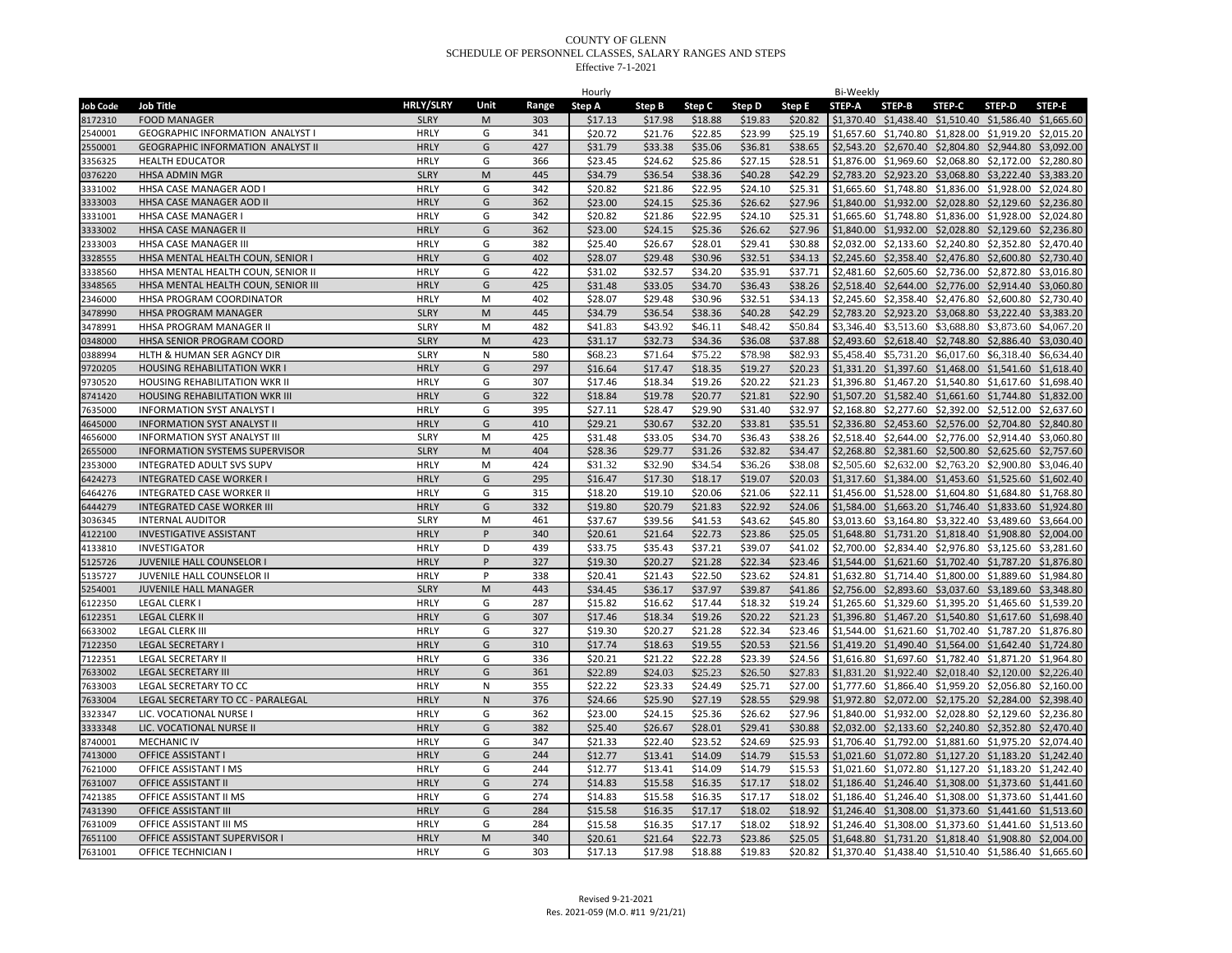|                 |                                  |                  |              |       | Hourly  |         |          |          |          | Bi-Weekly     |                                                                |               |                       |        |
|-----------------|----------------------------------|------------------|--------------|-------|---------|---------|----------|----------|----------|---------------|----------------------------------------------------------------|---------------|-----------------------|--------|
| <b>Job Code</b> | <b>Job Title</b>                 | <b>HRLY/SLRY</b> | Unit         | Range | Step A  | Step B  | Step C   | Step D   | Step E   | <b>STEP-A</b> | STEP-B                                                         | <b>STEP-C</b> | <b>STEP-D</b>         | STEP-E |
| 7631002         | OFFICE TECHNICIAN II             | <b>HRLY</b>      | G            | 328   | \$19.39 | \$20.36 | \$21.38  | \$22.45  | \$23.57  |               | \$1,551.20 \$1,628.80 \$1,710.40 \$1,796.00 \$1,885.60         |               |                       |        |
| 1775000         | <b>OPERATIONS SUPERINTENDENT</b> | <b>SLRY</b>      | M            | 461   | \$37.67 | \$39.56 | \$41.53  | \$43.62  | \$45.80  |               | \$3,013.60 \$3,164.80 \$3,322.40 \$3,489.60 \$3,664.00         |               |                       |        |
| 7633005         | PARALEGAL TO COUNTY COUNSEL      | <b>HRLY</b>      | N            | 376   | \$24.66 | \$25.90 | \$27.19  | \$28.55  | \$29.98  |               | \$1,972.80 \$2,072.00 \$2,175.20 \$2,284.00 \$2,398.40         |               |                       |        |
| 4042001         | PAYROLL COORDINATOR              | <b>HRLY</b>      | G            | 371   | \$24.05 | \$25.26 | \$26.52  | \$27.85  | \$29.24  |               | \$1,924.00 \$2,020.80 \$2,121.60 \$2,228.00 \$2,339.20         |               |                       |        |
| 4932001         | PERSONNEL ANALYST I              | <b>HRLY</b>      | $\mathsf{N}$ | 362   | \$23.00 | \$24.15 | \$25.36  | \$26.62  | \$27.96  |               | \$1,840.00 \$1,932.00 \$2,028.80 \$2,129.60 \$2,236.80         |               |                       |        |
| 4932002         | PERSONNEL ANALYST II             | <b>HRLY</b>      | $\mathsf{N}$ | 376   | \$24.66 | \$25.90 | \$27.19  | \$28.55  | \$29.98  |               | \$1,972.80 \$2,072.00 \$2,175.20 \$2,284.00 \$2,398.40         |               |                       |        |
| 1941027         | PERSONNEL ANALYST III/ASST S.O   | <b>HRLY</b>      | ${\sf N}$    | 416   | \$30.10 | \$31.61 | \$33.19  | \$34.85  | \$36.60  | \$2,408.00    | \$2,528.80 \$2,655.20 \$2,788.00 \$2,928.00                    |               |                       |        |
| 0986986         | PERSONNEL DIRECTOR               | <b>SLRY</b>      | N            | 516   | \$49.57 | \$52.05 | \$54.65  | \$57.39  | \$60.25  |               | \$3,965.60 \$4,164.00 \$4,372.00 \$4,591.20 \$4,820.00         |               |                       |        |
| 0941027         | PERSONNEL MANAGER                | <b>SLRY</b>      | ${\sf N}$    | 445   | \$34.79 | \$36.54 | \$38.36  | \$40.28  | \$42.29  |               | \$2,783.20 \$2,923.20 \$3,068.80 \$3,222.40 \$3,383.20         |               |                       |        |
| 7631000         | PERSONNEL TECHNICIAN             | <b>HRLY</b>      | N            | 293   | \$16.31 | \$17.13 | \$17.98  | \$18.88  | \$19.83  |               | \$1,304.80 \$1,370.40 \$1,438.40 \$1,510.40 \$1,586.40         |               |                       |        |
| 7631005         | PERSONNEL TECHNICIAN II          | <b>HRLY</b>      | ${\sf N}$    | 318   | \$18.47 | \$19.40 | \$20.37  | \$21.39  | \$22.46  |               | \$1,477.60 \$1,552.00 \$1,629.60 \$1,711.20 \$1,796.80         |               |                       |        |
| 3526001         | PLANNER, ASSISTANT               | <b>HRLY</b>      | G            | 369   | \$23.81 | \$25.00 | \$26.25  | \$27.57  | \$28.95  |               | \$1,904.80 \$2,000.00 \$2,100.00 \$2,205.60 \$2,316.00         |               |                       |        |
| 3536001         | PLANNER, ASSOCIATE               | <b>HRLY</b>      | G            | 388   | \$26.18 | \$27.49 | \$28.87  | \$30.31  | \$31.83  |               | \$2,094.40 \$2,199.20 \$2,309.60 \$2,424.80 \$2,546.40         |               |                       |        |
| 2546001         | PLANNING MANAGER                 | <b>SLRY</b>      | M            | 464   | \$38.24 | \$40.15 | \$42.16  | \$44.27  | \$46.48  |               | \$3,059.20 \$3,212.00 \$3,372.80 \$3,541.60 \$3,718.40         |               |                       |        |
| 7132430         | PRINCIPAL LEGAL SECRETARY        | <b>HRLY</b>      | G            | 326   | \$19.21 | \$20.17 | \$21.18  | \$22.24  | \$23.35  |               | \$1,536.80 \$1,613.60 \$1,694.40 \$1,779.20 \$1,868.00         |               |                       |        |
| 7641040         | PRINCIPAL SECRETARY              | <b>HRLY</b>      | G            | 326   | \$19.21 | \$20.17 | \$21.18  | \$22.24  | \$23.35  |               | \$1,536.80 \$1,613.60 \$1,694.40 \$1,779.20 \$1,868.00         |               |                       |        |
| 3466312         | PRINCIPAL STAFF SRVS ANALYST     | <b>SLRY</b>      | M            | 428   | \$31.96 | \$33.56 | \$35.24  | \$37.01  | \$38.85  |               | \$2,556.80 \$2,684.80 \$2,819.20 \$2,960.80 \$3,108.00         |               |                       |        |
| 3479916         | PROB PROG MANAG                  | <b>SLRY</b>      | M            | 443   | \$34.45 | \$36.17 | \$37.97  | \$39.87  | \$41.86  |               | \$2,756.00 \$2,893.60 \$3,037.60 \$3,189.60 \$3,348.80         |               |                       |        |
|                 |                                  | <b>SLRY</b>      | M            | 402   |         |         | \$30.96  | \$32.51  | \$34.13  |               | \$2,245.60 \$2,358.40 \$2,476.80 \$2,600.80 \$2,730.40         |               |                       |        |
| 3456002         | PROGRAM AND ADMIN SERVICES COORD |                  |              |       | \$28.07 | \$29.48 |          |          |          |               |                                                                |               |                       |        |
| 3478915         | PROGRAM MANAGER                  | <b>SLRY</b>      | M            | 445   | \$34.79 | \$36.54 | \$38.36  | \$40.28  | \$42.29  |               | \$2,783.20 \$2,923.20 \$3,068.80 \$3,222.40 \$3,383.20         |               |                       |        |
| 3478916         | PROGRAM MANAGER I                | <b>SLRY</b>      | M            | 445   | \$34.79 | \$36.54 | \$38.36  | \$40.28  | \$42.29  |               | \$2,783.20 \$2,923.20 \$3,068.80 \$3,222.40 \$3,383.20         |               |                       |        |
| 3478914         | PROGRAM MANAGER II               | <b>SLRY</b>      | M            | 482   | \$41.83 | \$43.92 | \$46.11  | \$48.42  | \$50.84  |               | \$3,346.40 \$3,513.60 \$3,688.80 \$3,873.60 \$4,067.20         |               |                       |        |
| 4421445         | PROGRAM SPECIALIST               | <b>HRLY</b>      | G            | 279   | \$15.19 | \$15.94 | \$16.74  | \$17.57  | \$18.45  |               | \$1,215.20 \$1,275.20 \$1,339.20 \$1,405.60 \$1,476.00         |               |                       |        |
| 3456001         | PROJECT COORDINATOR              | <b>HRLY</b>      | M            | 356   | \$22.33 | \$23.44 | \$24.61  | \$25.85  | \$27.14  |               | \$1,786.40 \$1,875.20 \$1,968.80                               |               | \$2,068.00 \$2,171.20 |        |
| 2072001         | PROPERTY TAX COORDINATOR         | <b>HRLY</b>      | M            | 339   | \$20.51 | \$21.54 | \$22.62  | \$23.76  | \$24.94  |               | \$1,640.80 \$1,723.20 \$1,809.60 \$1,900.80 \$1,995.20         |               |                       |        |
| 3336606         | PSYCHIATRIC TECHNICIAN           | <b>HRLY</b>      | G            | 374   | \$24.42 | \$25.64 | \$26.93  | \$28.27  | \$29.69  |               | \$1,953.60 \$2,051.20 \$2,154.40 \$2,261.60 \$2,375.20         |               |                       |        |
| 3339997         | <b>PSYCHIATRIST</b>              | <b>SLRY</b>      | M            | 639   | \$91.58 | \$96.16 | \$100.97 | \$106.02 | \$111.32 |               | \$7,326.40 \$7,692.80 \$8,077.60 \$8,481.60 \$8,905.60         |               |                       |        |
| 0478000         | PUBLIC AUTHORITY MANAGER         | <b>SLRY</b>      | M            | 405   | \$28.50 | \$29.93 | \$31.43  | \$33.00  | \$34.65  |               | \$2,280.00 \$2,394.40 \$2,514.40 \$2,640.00 \$2,772.00         |               |                       |        |
| 6446100         | PUBLIC AUTHORITY REGISTRY SPEC   | <b>HRLY</b>      | G            | 349   | \$21.54 | \$22.62 | \$23.75  | \$24.94  | \$26.19  |               | \$1,723.20 \$1,809.60 \$1,900.00 \$1,995.20 \$2,095.20         |               |                       |        |
| 0282972         | PUBLIC GUARDIAN/ADMINISTRATOR    | <b>SLRY</b>      | N            | 399   | \$27.64 | \$29.03 | \$30.48  | \$32.00  | \$33.60  |               | \$2,211.20 \$2,322.40 \$2,438.40 \$2,560.00 \$2,688.00         |               |                       |        |
| 3333446         | PUBLIC HEALTH NURSE              | <b>HRLY</b>      | G            | 418   | \$30.41 | \$31.93 | \$33.53  | \$35.20  | \$36.96  |               | \$2,432.80 \$2,554.40 \$2,682.40 \$2,816.00 \$2,956.80         |               |                       |        |
| 2343567         | PUBLIC HEALTH SUPERVISING NURSE  | <b>SLRY</b>      | M            | 472   | \$39.79 | \$41.78 | \$43.87  | \$46.06  | \$48.37  |               | \$3,183.20 \$3,342.40 \$3,509.60 \$3,684.80 \$3,869.60         |               |                       |        |
| 8752000         | PUBLIC WKS MAINT SUPERVISOR      | <b>HRLY</b>      | M            | 380   | \$25.15 | \$26.41 | \$27.72  | \$29.11  | \$30.57  |               | \$2,012.00 \$2,112.80 \$2,217.60 \$2,328.80 \$2,445.60         |               |                       |        |
| 9710000         | PUBLIC WORKS MAINT WKR I         | <b>HRLY</b>      | G            | 302   | \$17.04 | \$17.90 | \$18.80  | \$19.74  | \$20.73  |               | \$1,363.20 \$1,432.00 \$1,504.00 \$1,579.20 \$1,658.40         |               |                       |        |
| 9721000         | PUBLIC WORKS MAINT WKR II        | <b>HRLY</b>      | G            | 317   | \$18.38 | \$19.30 | \$20.27  | \$21.28  | \$22.34  |               | \$1,470.40 \$1,544.00 \$1,621.60 \$1,702.40 \$1,787.20         |               |                       |        |
| 9731000         | PUBLIC WORKS MAINT WKR III       | <b>HRLY</b>      | G            | 327   | \$19.30 | \$20.27 | \$21.28  | \$22.34  | \$23.46  |               | \$1,544.00 \$1,621.60 \$1,702.40 \$1,787.20 \$1,876.80         |               |                       |        |
| 9741000         | PUBLIC WORKS MAINT WKR IV        | <b>HRLY</b>      | G            | 337   | \$20.31 | \$21.33 | \$22.40  | \$23.52  | \$24.69  |               | \$1,624.80 \$1,706.40 \$1,792.00 \$1,881.60 \$1,975.20         |               |                       |        |
| 8720001         | PUBLIC WORKS MECHANIC I          | <b>HRLY</b>      | G            | 306   | \$17.37 | \$18.24 | \$19.15  | \$20.10  | \$21.11  |               | \$1,389.60 \$1,459.20 \$1,532.00 \$1,608.00 \$1,688.80         |               |                       |        |
| 8730001         | PUBLIC WORKS MECHANIC II         | <b>HRLY</b>      | G            | 327   | \$19.30 | \$20.27 | \$21.28  | \$22.34  | \$23.46  |               | \$1,544.00 \$1,621.60 \$1,702.40 \$1,787.20 \$1,876.80         |               |                       |        |
| 8730002         | PUBLIC WORKS MECHANIC III        | <b>HRLY</b>      | G            | 337   | \$20.31 | \$21.33 | \$22.40  | \$23.52  | \$24.69  |               | \$1,624.80 \$1,706.40 \$1,792.00 \$1,881.60 \$1,975.20         |               |                       |        |
| 0776011         | PUBLIC WORKS PROGRAM MANAGER     | <b>SLRY</b>      | ${\sf M}$    | 445   | \$34.79 | \$36.54 | \$38.36  | \$40.28  | \$42.29  |               | \$2,783.20 \$2,923.20 \$3,068.80 \$3,222.40 \$3,383.20         |               |                       |        |
| 3533301         | REGISTERED ENVR HLTH SPECIALST   | <b>HRLY</b>      | G            | 427   | \$31.79 | \$33.38 | \$35.06  | \$36.81  | \$38.65  |               | \$2,543.20 \$2,670.40 \$2,804.80 \$2,944.80 \$3,092.00         |               |                       |        |
| 7431010         | <b>SCREENER</b>                  | <b>HRLY</b>      | G            | 310   | \$17.74 | \$18.63 | \$19.55  | \$20.53  | \$21.56  |               | \$1,419.20 \$1,490.40 \$1,564.00 \$1,642.40 \$1,724.80         |               |                       |        |
| 7622455         | SECRETARY                        | <b>HRLY</b>      | G            | 295   | \$16.47 | \$17.30 | \$18.17  | \$19.07  | \$20.03  |               | \$1,317.60 \$1,384.00 \$1,453.60 \$1,525.60 \$1,602.40         |               |                       |        |
| 7632570         | SECRETARY, SENIOR                | <b>HRLY</b>      | G            | 315   | \$18.20 | \$19.10 | \$20.06  | \$21.06  | \$22.11  |               | \$1,456.00 \$1,528.00 \$1,604.80 \$1,684.80 \$1,768.80         |               |                       |        |
| 8721001         | SECURED FACILITIES MAINT TECH    | <b>HRLY</b>      | G            | 354   | \$22.10 | \$23.21 | \$24.37  | \$25.58  | \$26.86  |               | \$1,768.00 \$1,856.80 \$1,949.60 \$2,046.40 \$2,148.80         |               |                       |        |
| 8121001         | <b>SECURED FACILITY COOK</b>     | <b>HRLY</b>      | G            | 294   | \$16.39 | \$17.21 | \$18.06  | \$18.97  | \$19.92  |               | \$1,311.20 \$1,376.80 \$1,444.80 \$1,517.60 \$1,593.60         |               |                       |        |
| 7342000         | SENIOR ADMINISTRATIVE ASST.      | <b>HRLY</b>      | M            | 395   | \$27.11 | \$28.47 | \$29.90  | \$31.40  | \$32.97  |               | \$2,168.80 \$2,277.60 \$2,392.00 \$2,512.00 \$2,637.60         |               |                       |        |
| 3035505         | <b>SENIOR APPRAISER</b>          | <b>HRLY</b>      | G            | 379   | \$25.03 | \$26.29 | \$27.60  | \$28.98  | \$30.43  |               | \$2,002.40 \$2,103.20 \$2,208.00 \$2,318.40 \$2,434.40         |               |                       |        |
| 3731516         | SENIOR BUILDING INSPECTOR        | <b>HRLY</b>      | G            | 392   | \$26.71 | \$28.05 | \$29.46  | \$30.93  | \$32.48  |               | \$2,136.80 \$2,244.00 \$2,356.80 \$2,474.40 \$2,598.40         |               |                       |        |
| 6731516         | SENIOR BUILDING PERMIT TECH      | <b>HRLY</b>      | G            | 367   | \$23.56 | \$24.75 | \$25.98  | \$27.27  | \$28.64  |               | \$1,884.80 \$1,980.00 \$2,078.40 \$2,181.60 \$2,291.20         |               |                       |        |
| 6632944         | <b>SENIOR DEP CLERK BOS</b>      | <b>HRLY</b>      | N            | 369   | \$23.81 | \$25.00 | \$26.25  | \$27.57  | \$28.95  |               | \$1,904.80 \$2,000.00 \$2,100.00 \$2,205.60 \$2,316.00         |               |                       |        |
| 3139903         | SENIOR DEPUTY DISTRICT ATTORNY   | <b>SLRY</b>      | ${\sf M}$    | 449   | \$35.49 | \$37.26 | \$39.13  | \$41.09  | \$43.14  |               | \$2,839.20 \$2,980.80 \$3,130.40 \$3,287.20 \$3,451.20         |               |                       |        |
| 7132545         | SENIOR LEGAL SECRETARY           | <b>HRLY</b>      | G            | 315   | \$18.20 | \$19.10 | \$20.06  | \$21.06  |          |               | \$22.11 \$1,456.00 \$1,528.00 \$1,604.80 \$1,684.80 \$1,768.80 |               |                       |        |
|                 |                                  |                  |              |       |         |         |          |          |          |               |                                                                |               |                       |        |